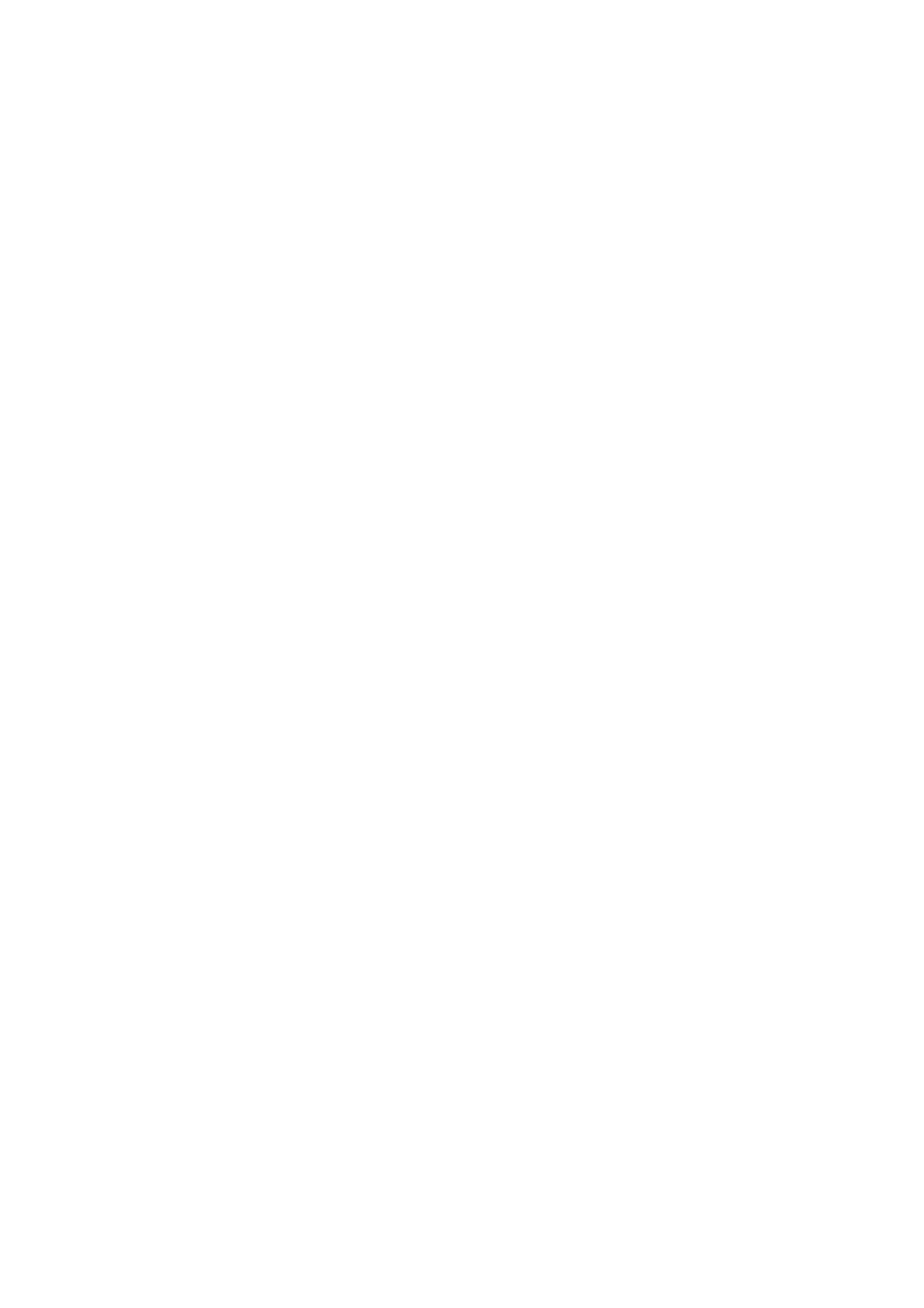## **Contents**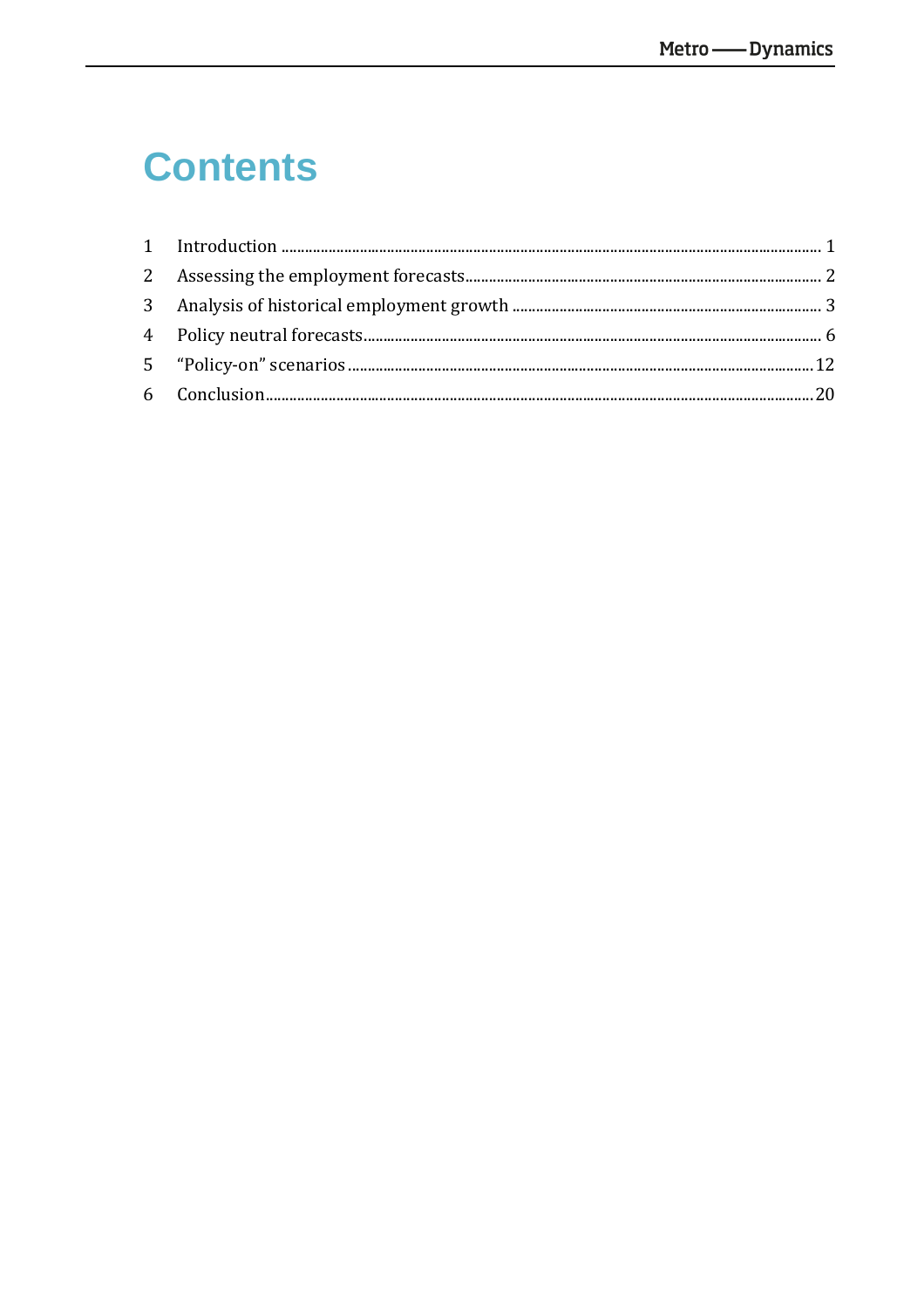## <span id="page-3-0"></span>**1 Introduction**

Cheshire and Warrington LEP is in the final stages of producing a refresh of its Strategic Economic Plan (SEP) "Cheshire and Warrington Matters". In addition, Warrington Borough Council is currently building up its evidence base in preparation for a new Local Plan for the Borough. Projected employment growth in Warrington is a crucial element of both. As such, Metro Dynamics has been asked by Cheshire and Warrington LEP to produce a high-level review of the employment target for Warrington in the SEP, to ensure that this is reasonable and in line with what might be expected given current knowledge of future investments and an analysis of historic employment growth.

In preparing this work we are drawing on the latest draft of the Strategic Economic Plan (due for release in July 2017). We have also drawn heavily from the work of the Warrington Borough Council Economic Development Needs Study, BE Group and Mickledore, October 2016 (hereafter referred to as 'the EDNA').

We have additionally referred to the work by Mickledore, 'A review of economic forecasts and housing numbers' – Mickledore, October 2016 (hereafter referred to as 'the Mickledore review'), and the Mid Mersey SHMA Update – Warrington Addendum, GL Hearn, May 2017. The above reviews in turn reference forecasting work carried out by Oxford Economics and Cambridge Econometrics. There is reference made in the Mickledore review to work carried out by SQW and Cambridge Econometrics on the expected economic and employment impact of the Northern Powerhouse investments.

Further to these reports we have also been able to review current projected regeneration and investment plans for Warrington. Some of this is at an early stage and whilst we have not quoted the current projections for this reason, we have taken into account the types of development, the current view of Warrington Council on risk levels and delivery timescales. We have considered the likely feasibility of delivery of these projects in light of our knowledge of other similar developments elsewhere in the UK.

Finally, we have considered the Council's commitments to and objectives concerning employment and housing land delivery as expressed in its forthcoming Local Plan: Preferred Development Option (July 2017).

We have also drawn on our knowledge of Warrington as an economy from our work in developing the evidence base for the Strategic Economic Plan.

The rest of the report is structured as follows:

- Chapter 2 presents the overall picture of the contrasting employment forecasts and an analysis of our approach to considering future employment growth.
- Chapter 3 analyses historical growth trends in Warrington, including sectoral trends, for the periods 1992-2014 and 1998-2014.
- Chapter 4 introduces the policy neutral forecasts calculated by Oxford Economics and Cambridge Econometrics, including a comparison with past trends, to present a baseline from which to compare "policy-on" scenarios.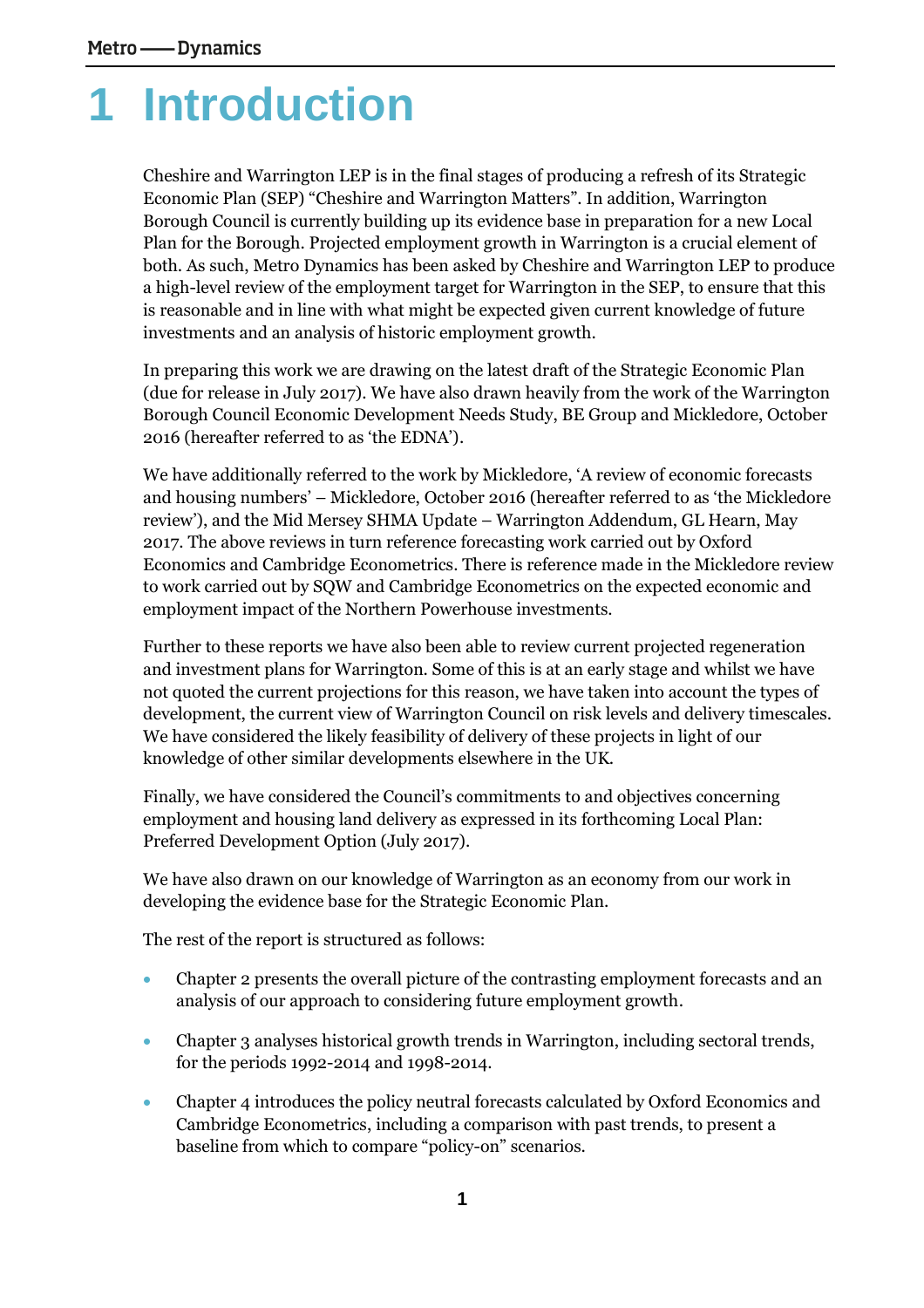- Chapter 5 delineates the probable outcomes of policy interventions in Warrington presented in the SEP's "Warrington New City" programme and implied in the Government's Northern Powerhouse proposals.
- <span id="page-4-0"></span>• Chapter 6 briefly summarises our findings and presents our conclusions.

## **2 Assessing the employment forecasts**

The Strategic Economic Plan sets a target of 31,000 jobs to be created in Warrington between 2015 and 2040, or 1,240 jobs per annum. In contrast, two separate forecasts, carried out by Oxford Economics (OE) and Cambridge Econometrics (CE), show a lower rate of employment growth of 968 and 886 jobs per annum respectively. Trend employment growth between 1992 and 2014, as shown in the SHMA Warrington Addendum, amounted to an average growth of 1,623 per annum, whereas trend growth between 1998 and 2014, as analysed in the EDNA report, amounted to an average growth of 1,340 jobs per annum.

As summarised in the table below, the SEP employment target is significantly above the OE and CE growth forecasts, somewhat below historical trend growth from 1992-2014, but only marginally below historical trend growth from 1998-2014.

### **The purpose of this report is therefore to consider whether the SEP target is reasonable given these other pieces of information and what is currently known about investment prospects for Warrington.**

| <b>Forecast</b>            | <b>Forecast Growth 2015-</b><br>$2040^1$ | <b>Annual Change</b> |  |
|----------------------------|------------------------------------------|----------------------|--|
| <b>SEP</b>                 | 31,000                                   | 1,240                |  |
| <b>OE</b>                  | 24,204                                   | 968                  |  |
| CE                         | 22,159                                   | 886                  |  |
| Historical Trend 1992-2014 | 40,575                                   | 1,623                |  |
| Historical Trend 1998-2014 | 33,500                                   | 1,340                |  |

**Figure 1. Employment growth forecasts 2015-40**

<sup>&</sup>lt;sup>1</sup> As the OE and CE forecasts extend only to 2037, we have calculated the average annual growth rate over these years and projected them a further three years to reach the figure for 2040. The historical trend number has been calculated by taking the average annual employment growth from 1992-2014 and 1998-2014 respectively and projecting this over the period 2015-40. The figures for historical growth are taken from Oxford Economics historical employment data, which derives from the Annual Employment Survey (1992-98), the Annual Business Inquiry (ABI) (1992-2008) and the UK Business Register and Employment Survey (BRES) for the years 2009-14.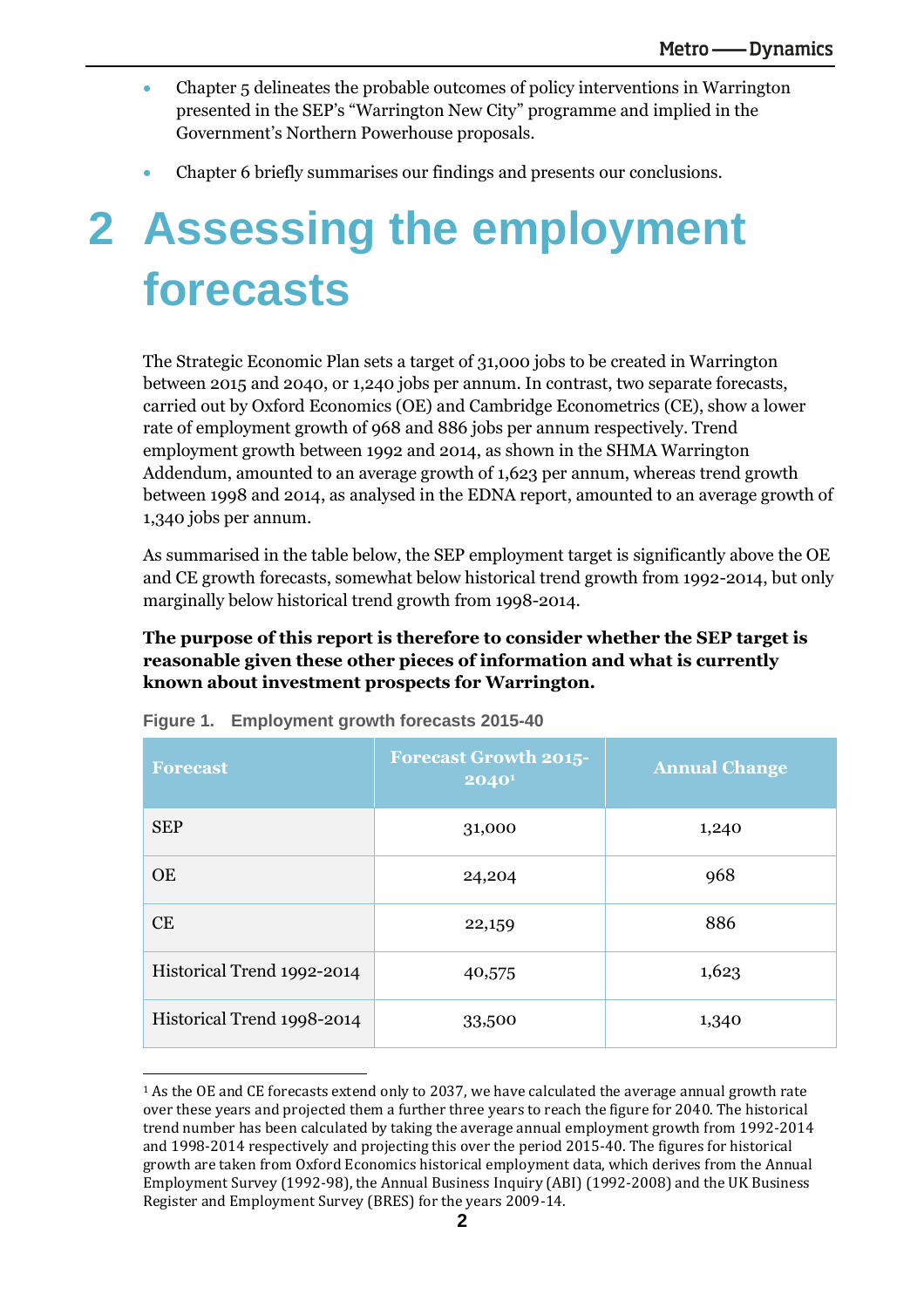### **A note on our approach**

This report reviews two quantitative employment forecasts, namely:

- Oxford Economics (OE)
- Cambridge Econometrics (CE)

Employment and economic forecasting is necessarily an inexact science, based on layers of different assumptions about the future growth of sectors that draws on historic patterns of growth. This is why we can often see significant differences in the outcomes predicted by different forecasting companies. At a local level, forecasts can sometimes be overly constrained by the national picture, without an effective view of particular local economic drivers, as forecasters generally start with assumptions on a national growth position and break it down further to a local level using a range of further assumptions.

Employment forecasts can be incorrect when there are significant unforeseen or unpredictable events. The unknown conclusion of the Brexit process is an obvious nearterm example of this. In the longer term, the impact of technology will have unpredictable impacts upon employment across sectors (and, indeed, the nature of these sectors).

The longer term the forecast, the higher the likelihood of unpredictability, therefore as we examine forecasts over 20 years into the future, the results referred to in this report should be understood as guidelines only, whose utility derives from assessment alongside policies and schemes.

Finally, all models are subject to margins of error that increase as the level of geographical detail becomes smaller. As such, models should only be seen as one piece of evidence in making policy decisions and tracking economic and demographic change. They can be useful as a guide to growth expectations, but they cannot and should not be used on their own to set employment targets for local areas as such targets must take account of local opportunities, constraints and community aspirations. Indeed, this is acknowledged by some forecasters explicitly. 2

Therefore, this report aims to place forecasts of Warrington's employment growth in their local context, to examine the influence of past policy on past growth – and the likely impact of future schemes – and to consider the appropriateness of the current SEP employment target for Warrington.

# <span id="page-5-0"></span>**3 Analysis of historical employment growth**

At present, Warrington is a highly successful town in both economic and quality of life terms. It is one of only 14 towns and cities in the UK defined as 'high wage and low welfare', and is the only town or city in the North of England to gain this accolade.<sup>3</sup> Since 1997,

<sup>2</sup> Oxford Economics, 'York Economic Forecasts, Annex 1' (May 2015), p. 17.

<sup>3</sup> Centre for Cities, 'Cities Outlook 2016', Centre for Cities, p. 11.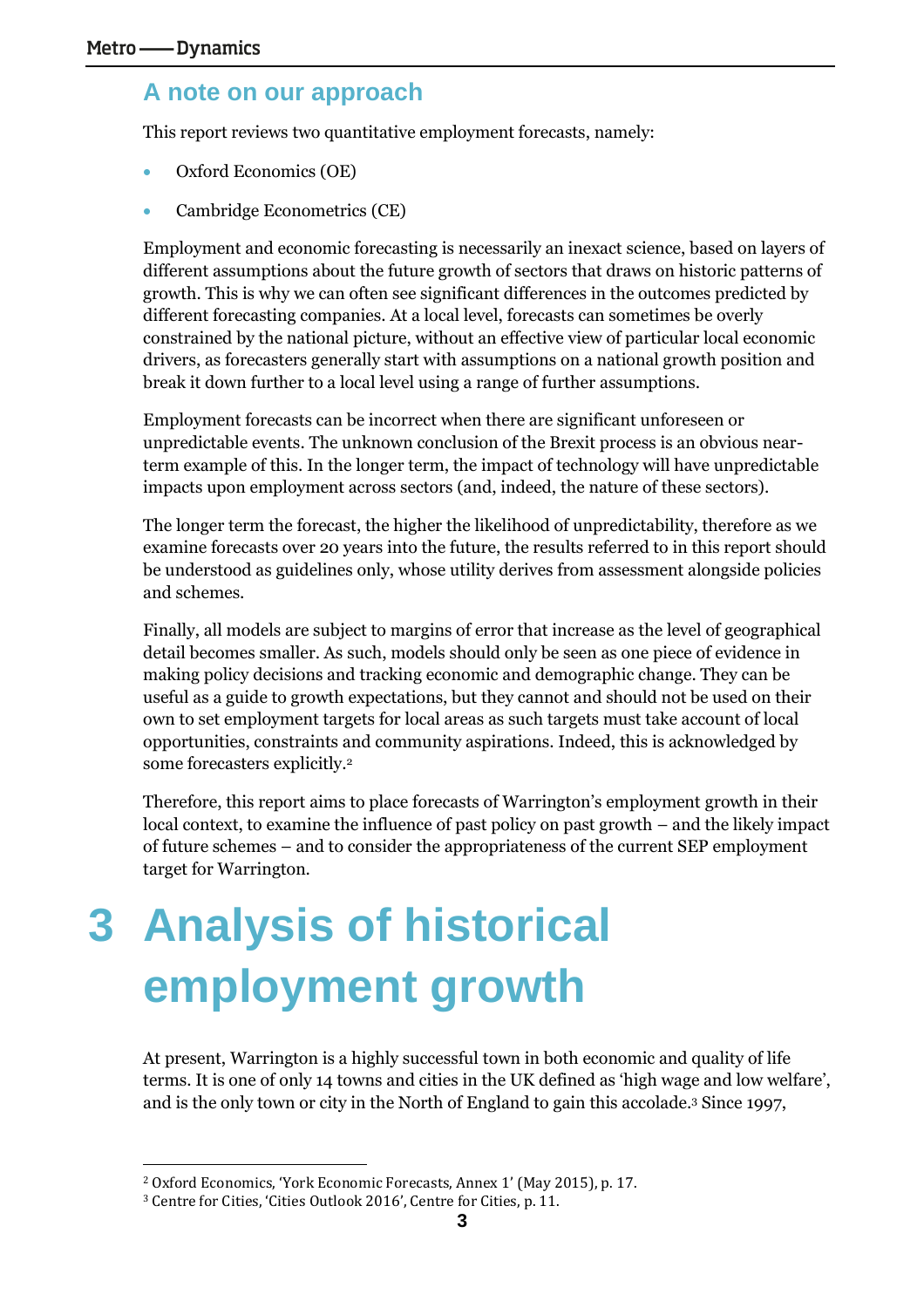Warrington has outperformed England and the North West in terms of GVA growth in achieving GVA growth of 75% to 2014.<sup>4</sup>

This success is derived in part from Warrington's strategic location: it is at the heart of a dense network of transport infrastructure, comprising motorways, international airports, mainline rail and waterways, and is flanked by Liverpool to the west and Manchester to the east. As such, 2.5 million people of working age live within a 30-minute drive of the town, constituting the largest workforce catchment area of any town outside of the M25.<sup>5</sup> Success is also related to a long history of proactive development by the council, including bringing forward a significant number of sites for development.

High growth in Warrington is not merely a function of the rapid growth experienced nationally prior to the 2008 financial crisis. In the previous Cheshire and Warrington SEP, published in 2014, the LEP's aspiration was to have grown the economy of the region to £26.6 billion by 2021. This target had already been exceeded by £1 billion by the end of 2015, creating 33,000 jobs in the process.<sup>6</sup> Warrington proved central to this, contributing a number of large-scale projects in recent years. Most notably, Omega, the largest mixed-use development site in the North West, has become one of the most successful logistics and distribution centres in the UK, creating over 7,000 new jobs and 3 million sq. ft. of commercial floorspace over the last three and a half years.<sup>7</sup>

## **Statistics on employment**

 $\overline{\phantom{a}}$ 

To understand Warrington's economy and future employment prospects it is necessary to examine historical data on employment growth. There are two figures for growth used in existing literature – the SHMA Warrington Addendum, drawing on the Mickledore review, calculates average annual employment growth from 1992 to 2014, arriving at an annual increase of 1,623 jobs. The EDNA uses the period 1998-2014 to calculate a mean annual employment growth figure of 1,340.

Both calculations use data on historical growth compiled by Oxford Economics, which itself is derived from official Government employment surveys, namely: the Annual Employment Survey (1992-98), the Annual Business Inquiry (ABI) (1992-2008) and the UK Business Register and Employment Survey (BRES) for the years 2009-14. Each of these surveys employ slightly different methodologies and therefore have different sectoral definitions, however the OE modelling amalgamates the data into comparable sectors. The data underlying the categories is therefore not fully consistent, however they provide a useful general indication of sectoral employment change over time.

The annual average growth figure for 1992-2014 is considerably higher than that of 1998- 2014. Our view is that including information for the period 1992 to 1998 skews the apparent growth figures, as this was a period of significant national economic and employment recovery. There is a further issue concerning the comparability of employment figures prior to 1998, as the methodological differences between the constituent surveys is greater for the

<sup>6</sup> Cheshire and Warrington Local Enterprise Partnership, 'Cheshire and Warrington Matters: A Strategic and Economic Plan for Cheshire and Warrington', (March 2014), p. 6; Cheshire and Warrington LEP, 'Strategic Economic Plan: Cheshire and Warrington Matters' (draft), (June 2017), p. 3.

<sup>4</sup> BE Group and Mickledore, 'Warrington Borough Council Economic Development Needs Study (EDNA)', (October 2016), p. 44.

<sup>5</sup> Warrington&Co, 'Warrington Means Business: Warrington's Economic Growth and Regeneration Programme', (December 2016), p. 8.

<sup>7</sup> Cheshire and Warrington LEP, 'Strategic Economic Plan' (draft), p. 17.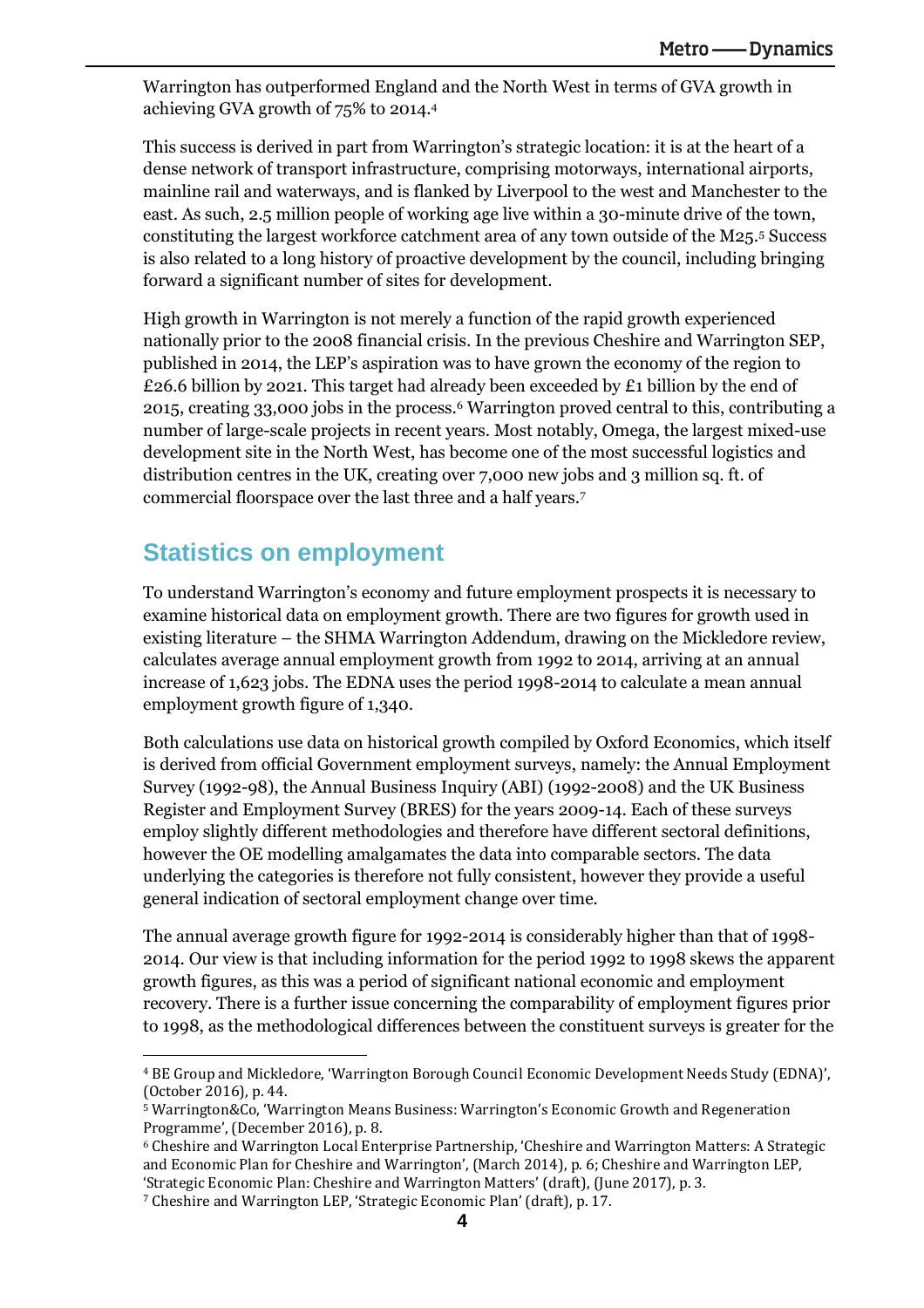earlier years. However, it is important to include the 1992-2014 figures as they informed the updated SHMA analysis and underline the fact that historical trend figures are highly subject to periodisation.

Therefore, for the purposes of this report, we consider employment trends from 1998 to 2014 to be most useful for assessing future growth in Warrington as the local and national political and economic context of these years most closely aligns with what we would expect in the future.

## **Historical employment trends in Warrington**

Warrington has generated high employment growth over the past two decades that has far outstripped that of the Cheshire and Warrington LEP area, the broader North West England region, and the national (England) average. Warrington experienced exceptionally high growth in the years 1992-8, and thereafter, between 1998-2014, the workforce grew by 21% (from 101,000 to 122,000), compared to 14% in England and a mere 10% in the North West.<sup>8</sup>

The table below sets out employment growth across sectors for the periods 1992 to 2014 and 1998 to 2014. The key messages are as follows:

- Financial and business services have been a strong driver of growth over the past two decades particularly in the early- to mid-1990s. This growth continued in the postrecession years from 2009 albeit at a slower rate, hence the lower figure for the 1998- 2008 period.
- Logistics (transport and storage) and construction have similarly experienced consistent growth, but again this slowed down following the recession.
- Manufacturing employment has declined consistently in line with national trends.
- The overall growth figure for information and communications for the period 1992- 2014 is positive, whereas for the years 1998-2014 it is negative. This indicates that the sector experienced rapid growth prior to 1998 that subsequently dropped sharply and has yet to recover.
- The figures for wholesale and retail are similar in showing an increase in the 1992-2014 period but net decrease in the 1998-2014 period, again indicating rapid growth before 1998 and consistent decline thereafter.
- Public sector employment grew strongly prior to the recession but has seen a slight decline since the recession.
- Consumer-focussed services (such as accommodation and food services and other high street services) have been a consistent driver of growth, even after the recession, however the rate of growth decreased considerably.

<sup>8</sup> BE Group and Mickledore, 'EDNA', p. 35.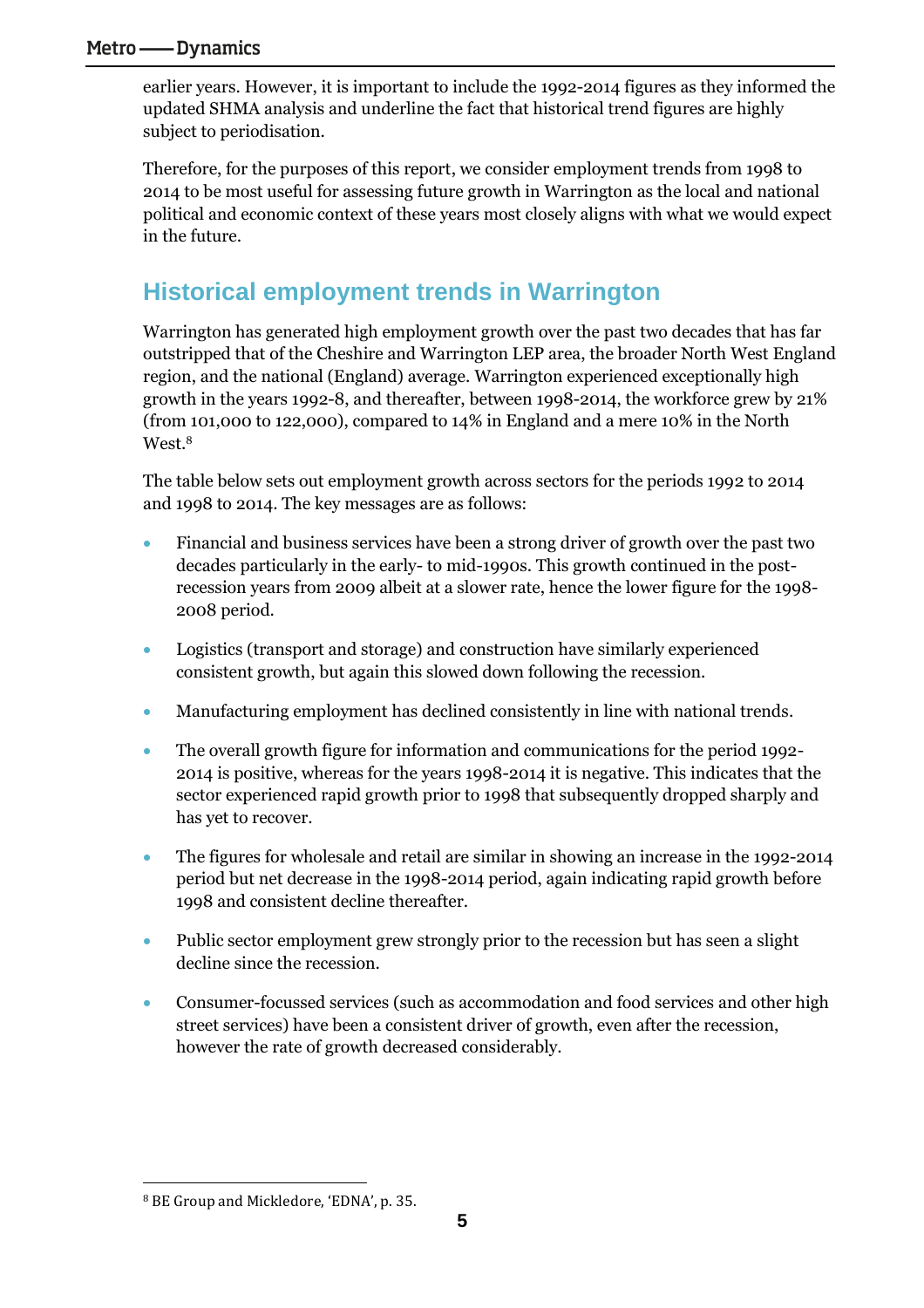| <b>Sector</b>                             | <b>Change 1992-2014</b> | <b>Change 1998-2014</b> |  |
|-------------------------------------------|-------------------------|-------------------------|--|
| Agriculture etc.                          | $-37$                   | 43                      |  |
| Mining and quarrying                      | $-20$                   | $-111$                  |  |
| Manufacturing                             | $-6,794$                | $-5,560$                |  |
| Electricity, gas and water                | $-523$                  | $-580$                  |  |
| Construction                              | 1,639                   | 1,434                   |  |
| Wholesale and retail                      | 1,222                   | $-1,132$                |  |
| Transport and storage                     | 2,911                   | 3,038                   |  |
| Accommodation and food<br>services        | 2,242                   | 697                     |  |
| Information and<br>communications         | 1,227                   | $-521$                  |  |
| <b>Financial and business</b><br>services | 19,502                  | 9,404                   |  |
| Government services                       | 9,512                   | 10,553                  |  |
| Other services                            | 4,821                   | 4,178                   |  |

**Figure 2. Total employment change in Warrington by sector**

## **An important caveat - historical trends do not necessarily predict future growth patterns**

Examining the data above shows a high overall growth rate for Warrington. However, it cannot be assumed that such trends will continue. As such, it is important that Warrington's strong past growth rates are not uncritically extrapolated into the future, and that any future growth is based on consideration of national economic conditions, as well as the specifics relating to employment in Warrington. In the next section, we look at the forecasts which have been produced for Warrington and compare them to historical trends to see if they are a reasonable benchmark for a policy-neutral level of growth.

## <span id="page-8-0"></span>**4 Policy neutral forecasts**

Two forecasts have been commissioned for Warrington for the Local Plan period (2015- 2037) from Oxford Economics (OE) and Cambridge Econometrics (CE) respectively. These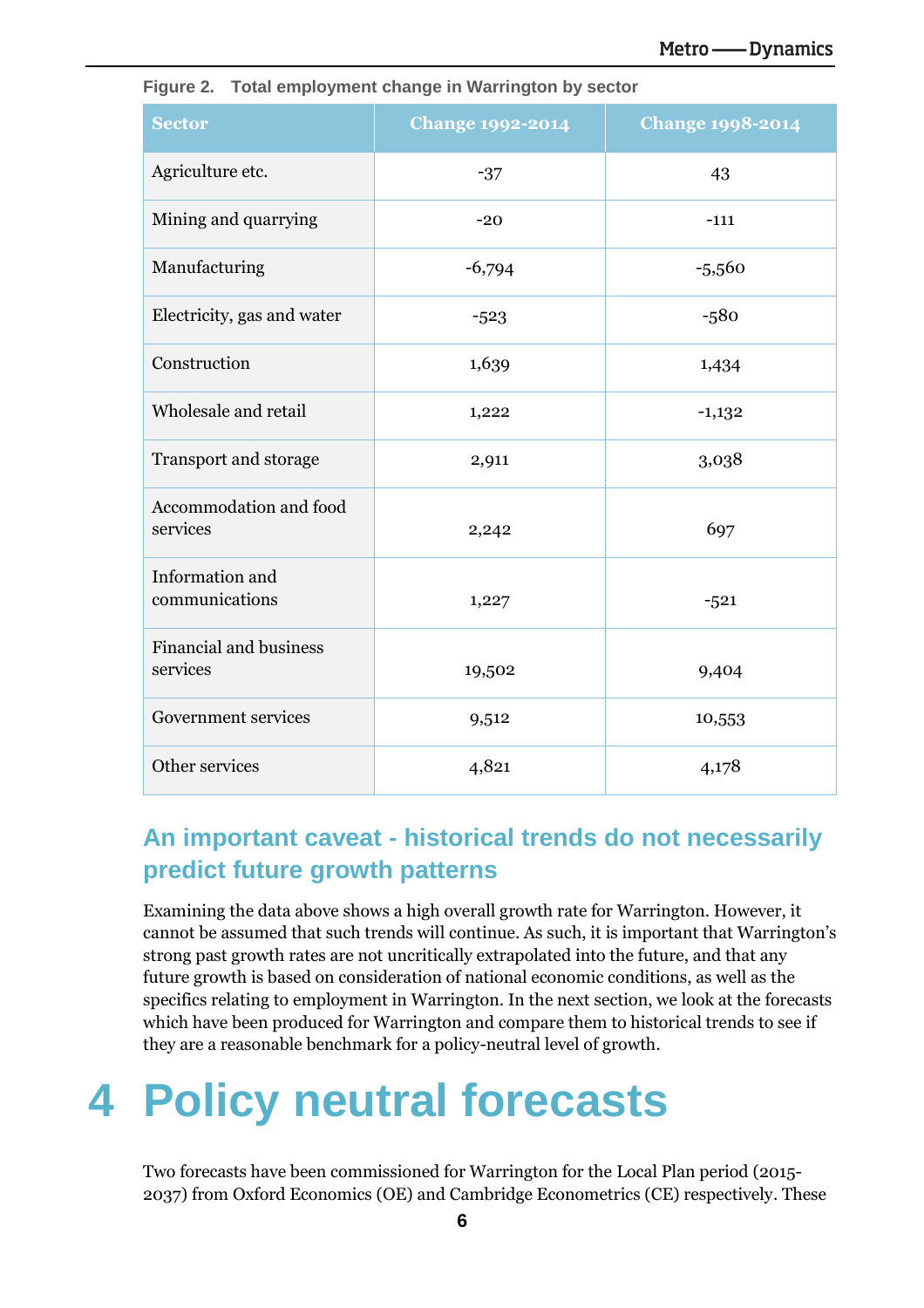forecasts provide a view as to how much additional employment might be expected over these years and in what sectors. The forecasts differ in terms of the overall level of employment anticipated and the sectoral concentration of future employment growth. Nonetheless, they agree on a great deal and are a useful benchmark for considering employment growth.

Both sets of projections rely on a series of assumptions using varying methodologies which are then inputted into econometric models to produce their calculations. According to Oxford Economics, their Local Area Projections depend on the following three factors:

- National/Regional outlooks: Oxford Economics models are fully consistent with broader global and national forecasts which are updated on a monthly basis.
- Historical trends: The models incorporate past data (which implicitly factor in supply side factors that may impinge on demand), augmented where appropriate by local knowledge and understanding of patterns of economic development.
- Economic relationships: The models account for the fundamental links between economic phenomena such as employment rates, wages, commuting patterns, house prices and population figures. 9

Supply side factors such as skills and land are only considered as factors in as far as they have been in the past. Similarly, only known policy developments are included, not plans or strategic aims and objectives.<sup>10</sup> The method is therefore considered 'policy-neutral', or termed a 'market preference' approach. Oxford Economics take the same approach regionally and locally, however there is greater economic rigour at the regional level given the increased reliability of such data.

The Cambridge Econometrics Local Forecasting Model is essentially the same in that it comprises a demand-led model that models the relationships between firms, households, government and the rest of the world in a disaggregated industry-split framework. It too establishes the impact on the economy, in terms of employment and GVA, of demand side factors determined by, for instance, broader global and national trends. Its divergence from Oxford Economics derives from variations in the specific calculations used to assess the interrelationships between the economic phenomena incorporated into the model.<sup>11</sup>

Forecasts such as these act as a guide to aid commentary and analysis of a local economy. These forecasts provide "policy-off" projections. In other words, they do not account for any policy proposals and their potential impact upon employment figures. Furthermore, the base projections are 'unconstrained' in that they do not consider constraints on development which may be greater than in the past.<sup>12</sup>

Therefore, we should consider these forecasts to be a kind of 'baseline', and that growth may be higher than this with policy intervention, or lower if there are additional constraints. What follows, therefore, is an analysis of what these two sets of forecasts say and their

<sup>9</sup> Oxford Economics, 'York Economic Forecasts', p. 18.

<sup>10</sup> Oxford Economics, 'Employment Forecasts for South London: Response to the Examination in Public', Oxford Economics, (June 2010), p. 2.

<sup>11</sup> SQW and Cambridge Econometrics, 'Economic Forecasting to Inform the Oxfordshire Strategic Economic Plan and Strategic Housing Market Assessment', Cambridge Econometrics, (February 2014), pp. 2-3.

<sup>12</sup> Oxford Economics, 'York Economic Forecasts', p. 18.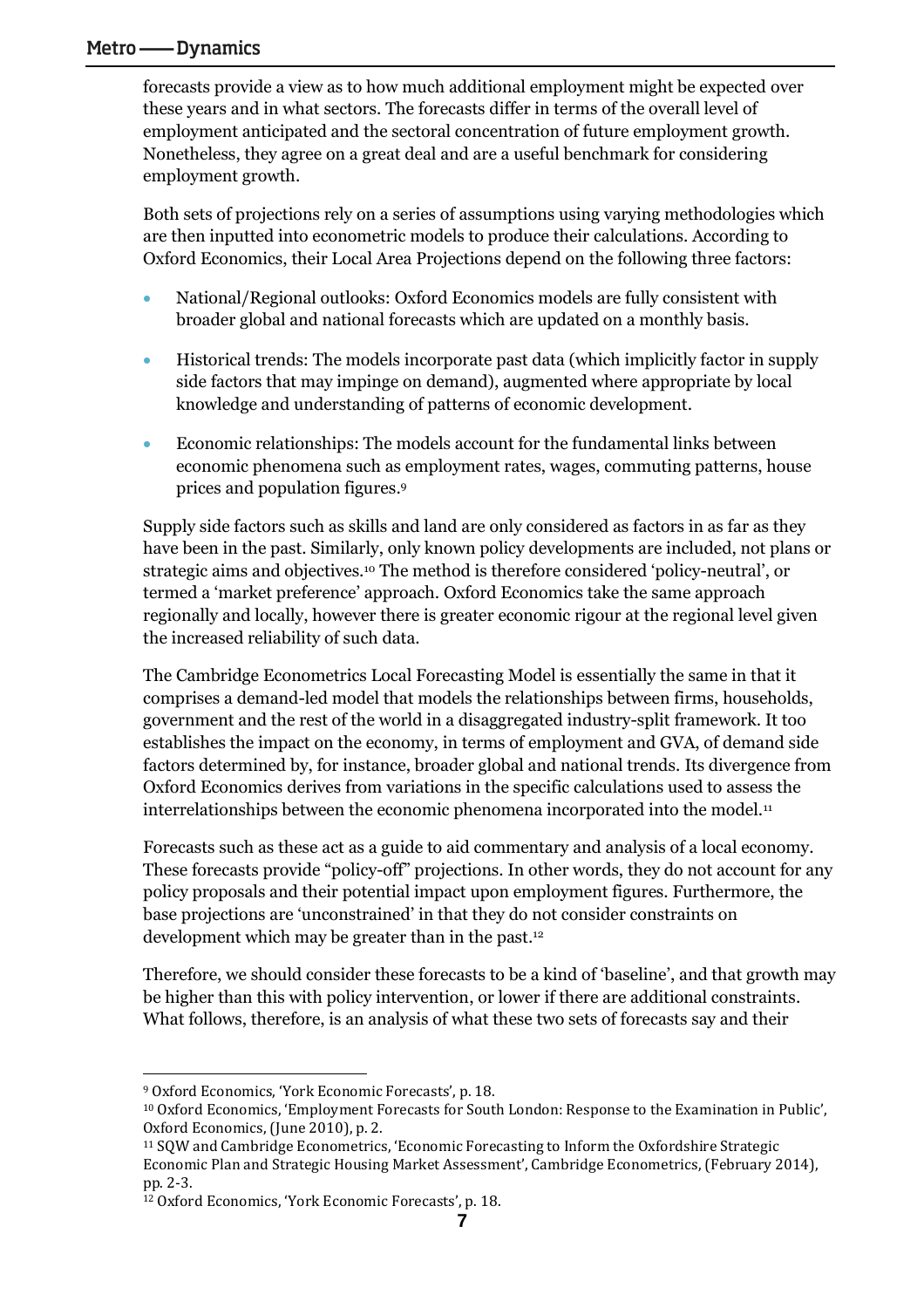plausibility given historical trend growth and what we know about the likely trajectory of growth in specific sectors.

## **Jobs growth projections**

Both the OE and the CE forecasts are for the Local Plan period of 2015 to 2037. To make these comparable with the SEP target (which runs to 2040) we have calculated the average annual increase and projected this a further three years to 2040.

Overall jobs growth projections are set out in the table below:

| <b>Forecast</b>                                 | 2015    | 2037    | <b>Change</b> | <b>Annual</b><br><b>Change</b> | 2040<br>(Projected) | <b>Implied</b><br><b>Change</b><br>2015-<br>2040 |
|-------------------------------------------------|---------|---------|---------------|--------------------------------|---------------------|--------------------------------------------------|
| Oxford<br>Economics<br>(May 2016)               | 134,800 | 156,100 | 21,300        | 968                            | 159,004             | 24,204                                           |
| Cambridge<br>Econometrics<br>(November<br>2015) | 143,300 | 162,800 | 19,500        | 886                            | 165,459             | 22,159                                           |

**Figure 3. Jobs growth projections**

As the table depicts, the starting point for current employment figures differs depending on the forecast, however it is striking that the jobs growth projections across both forecasts are similar.

## **Sectoral Analysis**

The sectoral split in employment is set out in the table below. As above, the figure for 2040 is calculated by taking the average annual growth/decline (from 2015-37) and projecting the average annual increase/decrease forward a further three years.

**Figure 4. Sectoral employment change 2015-40 by forecast**

| <b>Sector</b>        | OE implied change to<br>2040 | <b>CE</b> implied change to<br>2040 |  |
|----------------------|------------------------------|-------------------------------------|--|
| Agriculture etc.     | $-78$                        | $-170$                              |  |
| Mining and quarrying | -5                           | -6                                  |  |
| Manufacturing        | $-2,253$                     | $-3,380$                            |  |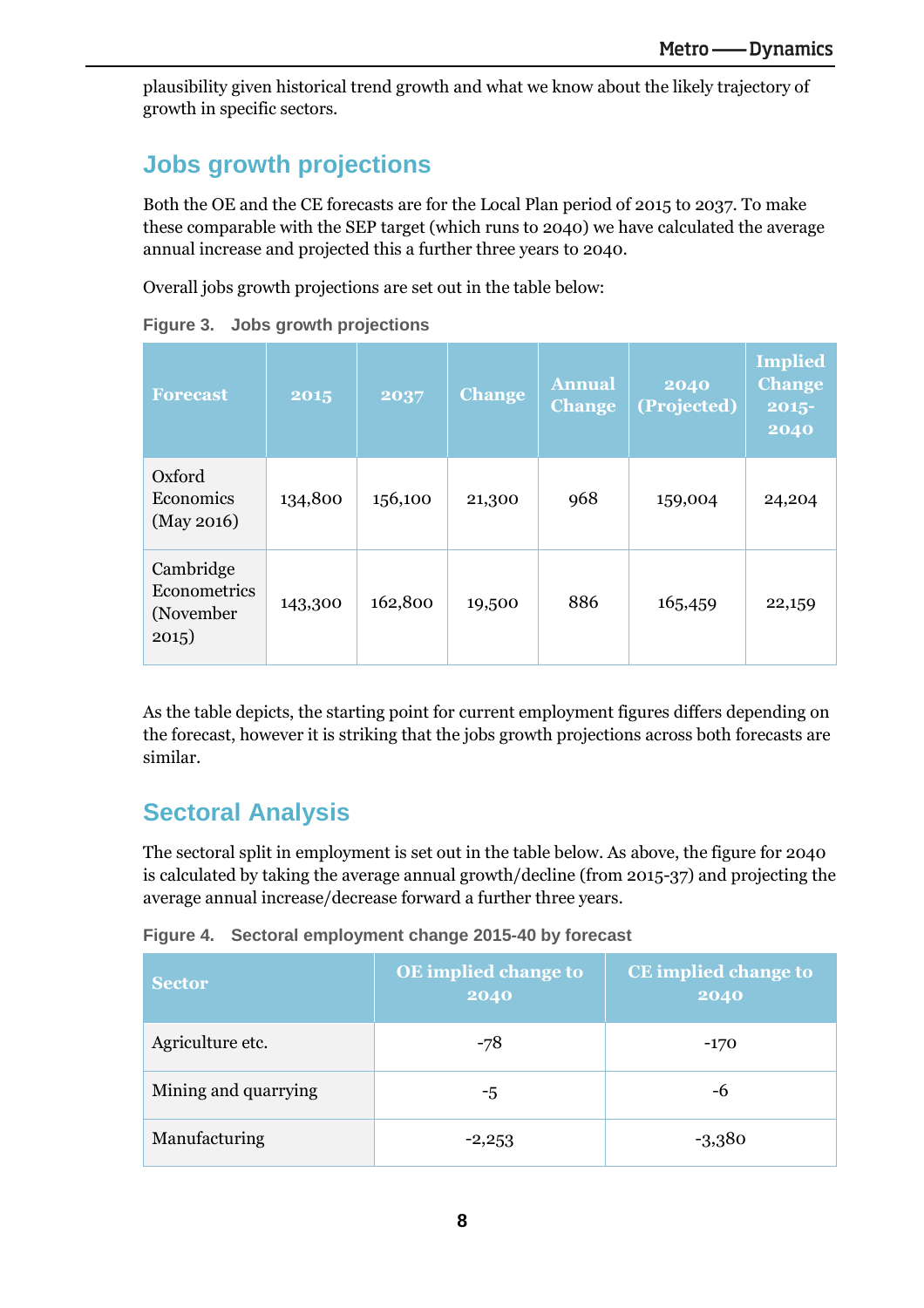| <b>Sector</b>                      | OE implied change to<br>2040 | <b>CE</b> implied change to<br>2040 |  |
|------------------------------------|------------------------------|-------------------------------------|--|
| Electricity, gas and water         | $-502$                       | 336                                 |  |
| Construction                       | 3,880                        | 1049                                |  |
| Wholesale and retail <sup>13</sup> | 2,545                        | 2,466                               |  |
| Transport and storage              | 927                          | 939                                 |  |
| Accommodation and food<br>services | 1,608                        | 4,038                               |  |
| Information and<br>communications  | 1,435                        | 844                                 |  |
| Financial and business<br>services | 13,370                       | 12,635                              |  |
| Government services                | 794                          | 2,448                               |  |
| Other services                     | 2,388                        | 951                                 |  |

Both OE and CE make broadly analogous sectoral projections with several areas of agreement. There is agreement on the decline in manufacturing, which is reasonable given the sector's historical decline in Warrington and nationally. There is also close agreement on wholesale and retail, transport and storage and information and communications, as well as the fact that government services, other services and accommodation and food services will increase, albeit with differing views between the forecasts as to the scale of expected growth. There is also a difference in the scale of forecast increase in construction.

Utilities (electricity, gas and water) is the single area of disagreement, with OE projecting a decrease of around 502 jobs while CE forecasts a slight increase of around 336 jobs. However, the total difference between these two figures (838 jobs) is in fact smaller than those of other sectors where there is agreement in direction of employment change but disagreement in scale. As such, utilities should not be regarded as too significant an anomaly.

Examining the overall change in services sectors, we see that despite the different projected figures in individual sectors, the overall figure increases, if added together, are similar. As such, the projections make similar claims about the increases in locally-focussed services (i.e. food, government, business and other services), therefore the variation in individual

 $\overline{\phantom{a}}$ <sup>13</sup> In the forecasts' original classifications, this is categorised as 'distribution'. However, as the figure for this category is made up largely of wholesale and retail jobs, we consider 'wholesale and retail' to be a more appropriate label.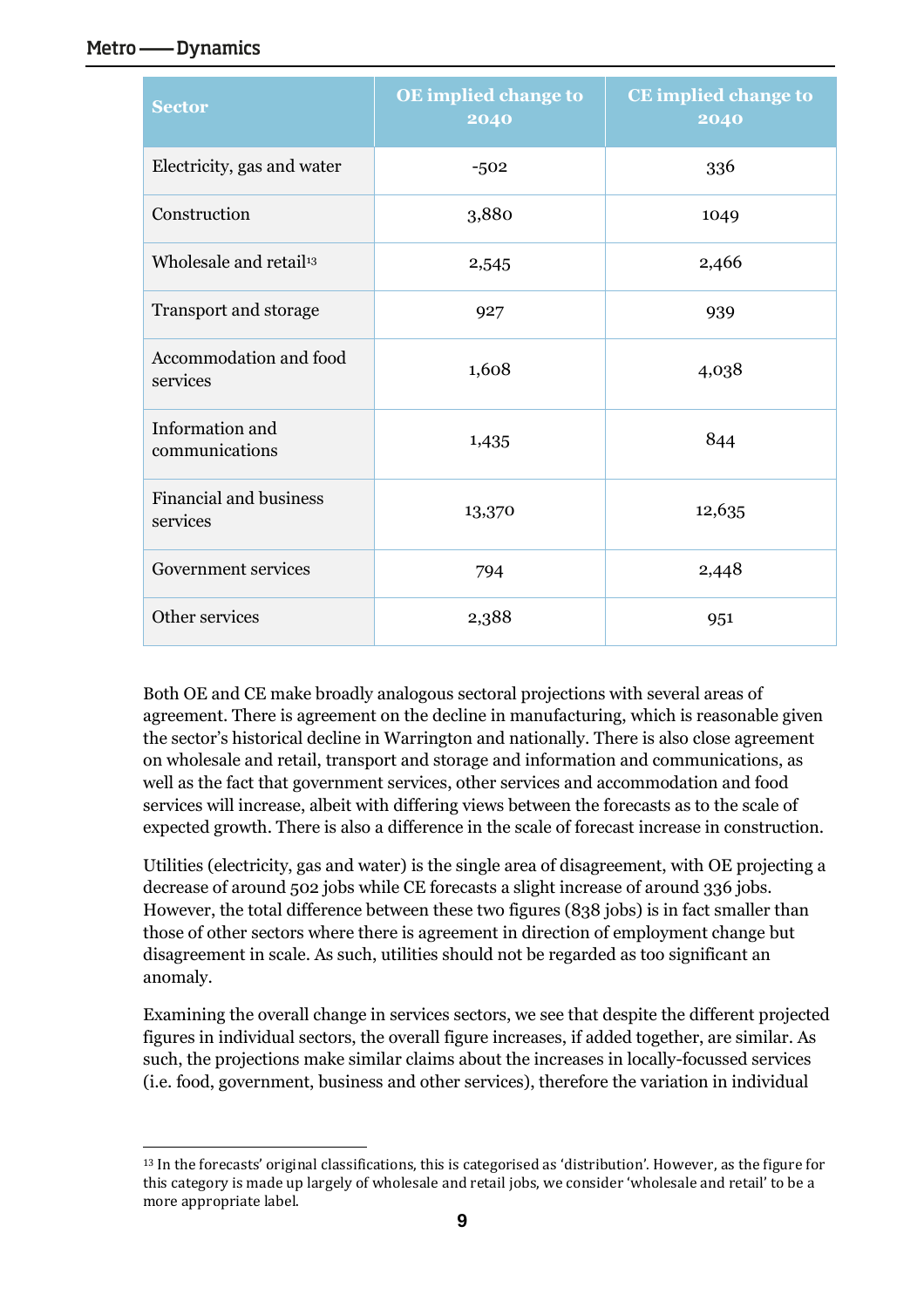sectoral figures is likely to be down to differences in classification among the forecast methodologies.

Given their broad agreement, we can say that the forecasts provide a useful baseline from which to assess alternative outcomes as a result of policy interventions. Equally, it is instructive to examine the sectoral forecasts against historical sectoral growth (and decline).

The forecasts and historical trends do not provide a direct comparison over these years as the survey methods, sector classifications, and time periods vary. However, it remains possible to make certain general observations when past and future sectoral growth and decline are presented side by side.

The table below depicts the average annual change in employment in specific sectors in Warrington over two historical periods (1992-2014 and 1998-2014) and in both the OE and CE forecasts. The sectoral composition is not directly comparable as alternative classifications are used in alternative surveying methodologies (the Annual Employment Survey from 1992-8, the ABI from 1998-2008 and BRES for 2009-14), as well as in the forecasts, however the figures provide a rough yardstick by which to compare past and future sectoral change.

| <b>Sector</b>                      | <b>Trend</b><br>growth 1992-<br>2014 | <b>Trend</b><br>growth 1998-<br>2014 | <b>OE</b> forecast | <b>CE</b> forecast |
|------------------------------------|--------------------------------------|--------------------------------------|--------------------|--------------------|
| Agriculture etc.                   | $-2$                                 | 3                                    | $-3$               | $-7$               |
| Mining and<br>quarrying            | $-1$                                 | $-7$                                 | $\mathbf{O}$       | $\mathbf{O}$       |
| Manufacturing                      | $-309$                               | $-348$                               | $-90$              | $-135$             |
| Electricity, gas<br>and water      | $-24$                                | $-36$                                | $-20$              | 15                 |
| Construction                       | 75                                   | 90                                   | 155                | 42                 |
| Wholesale and<br>retail            | 56                                   | $-71$                                | 102                | 99                 |
| Transport and<br>storage           | 132                                  | 190                                  | 37                 | 38                 |
| Accommodation<br>and food services | 102                                  | 44                                   | 64                 | 162                |
| Information and<br>communications  | 56                                   | $-33$                                | 57                 | 34                 |

**Figure 5. Historical and forecast annual employment change by sector**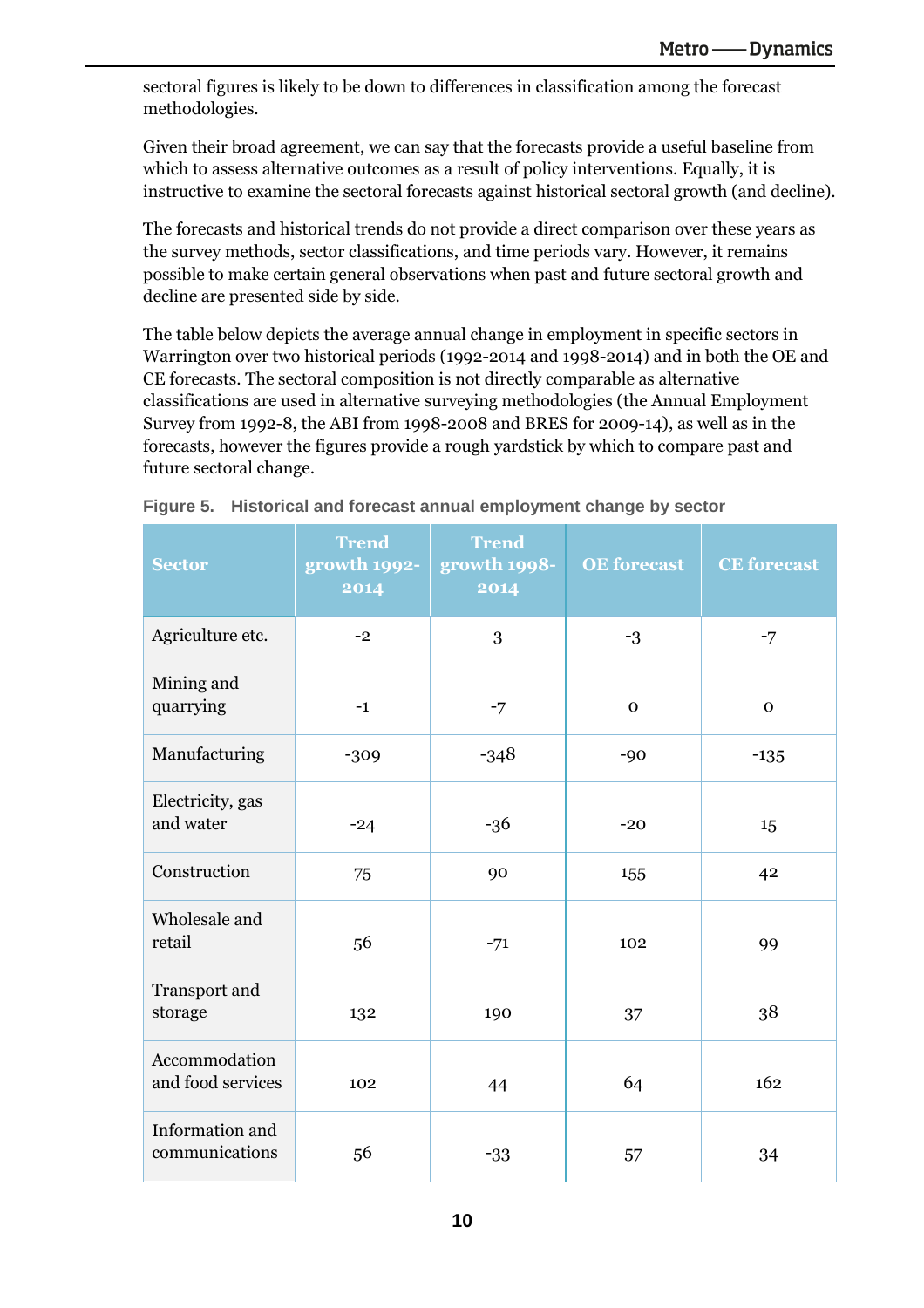| <b>Sector</b>                      | <b>Trend</b><br>growth 1992-<br>2014 | <b>Trend</b><br>growth 1998-<br>2014 | <b>OE</b> forecast | <b>CE</b> forecast |
|------------------------------------|--------------------------------------|--------------------------------------|--------------------|--------------------|
| Financial and<br>business services | 886                                  | 588                                  | 535                | 505                |
| Government<br>services             | 432                                  | 660                                  | 32                 | 98                 |
| Other services                     | 219                                  | 261                                  | 96                 | 38                 |

There are immediate comparisons that can be made, for instance the long and consistent historic decline in manufacturing is projected to continue into the future in both forecasts. We also see that forecasts for construction are broadly in line with historical trends. However, we know that the sector experienced a decline in the post-recession period, but had grown sufficiently in the prior years to show overall positive growth for the two historical periods in question. The forecasts therefore suggest a degree of recovery, albeit not on a comparable scale to the significant growth experienced pre-recession. This comparison is reasonable given that housing and infrastructure development fell sharply following the recession, severely impacting construction, but some subsequent recovery is a reasonable assumption.

Information and communications employment is forecast to increase against the more recent historical trend (from 1998), reflecting recovery in this sector following the recession.

Prior to the recession, government services (public administration, education and health) grew at an extremely high rate, though employment fell during the recession and subsequently. The forecasts predict a modest recovery in the future, which appears sensible given the continuation of austerity policies and general attitude to public expenditure increases.

In line with historic trends, financial and business services are expected to continue to be an important driver of growth, which corresponds to national level projections, but not quite at the 1992-2014 period, which reflects the longer-term deceleration in employment experienced by the sector.

The forecasts show lower employment in logistics (transport and storage) than in the past, which again is reasonable given the time period under consideration, as these industries are expected to be negatively affected in terms of employment numbers by the continued proliferation of automation (for example, driverless freight and the use of robotics in warehousing).

Consumer-facing services such as accommodation and food services, as well as other services (which includes arts and entertainment) are expected to remain a driver of growth, albeit at a lower rate. This seems plausible given historical trends and national expectations, including the movement towards a greater proportion of retail activity being conducted online.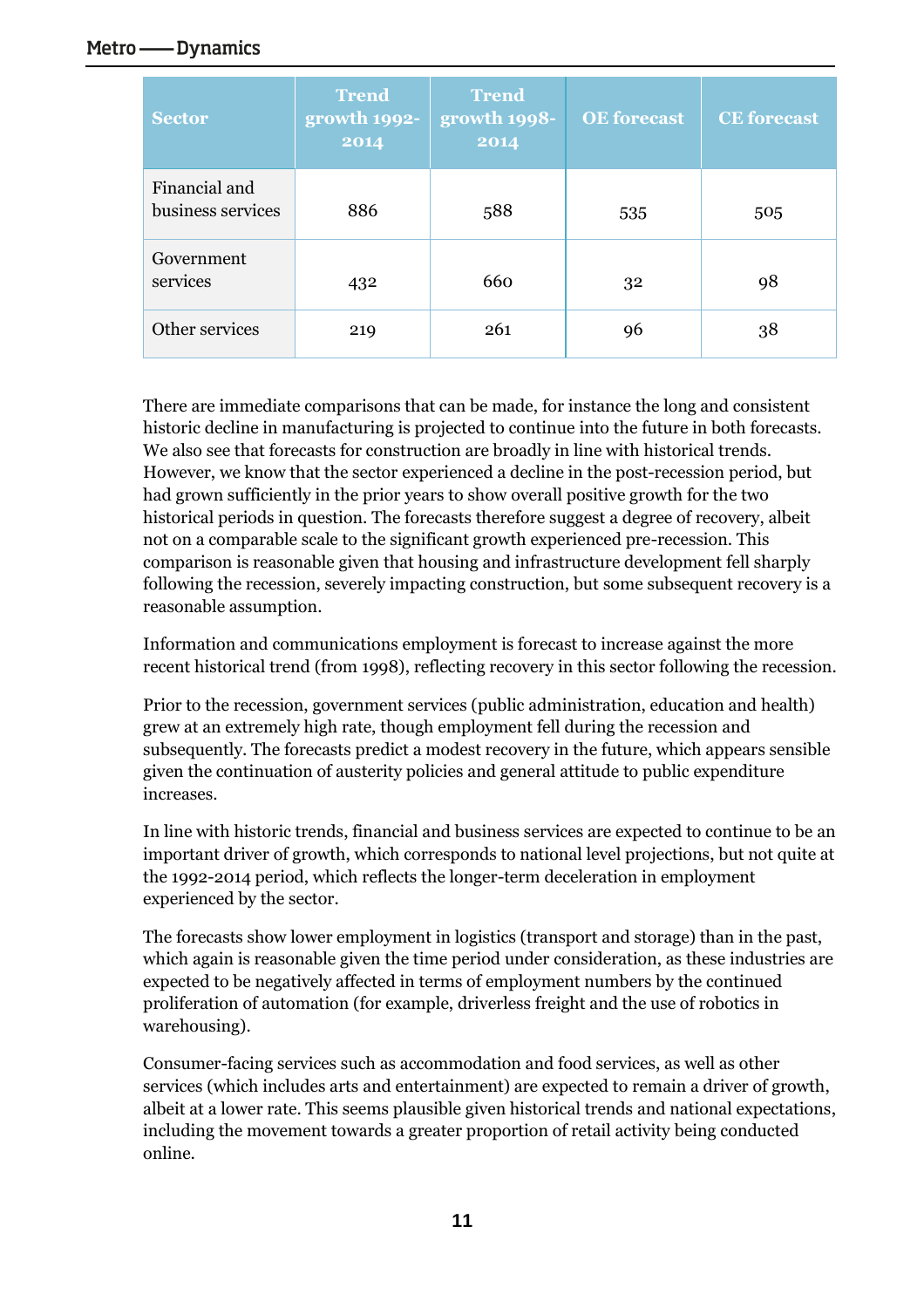In summary, the above forecasts are sensible given what we know about the future growth prospects of specific sectors and historical growth trends. They provide an informative baseline analysis which stands to reason in a "policy off" scenario. However, given that Cheshire and Warrington LEP and Warrington Borough Council are putting in place many new initiatives and have a good record of delivery, it is necessary to look at these specific policies and the extent to which they may drive future growth before assessing whether employment will increase higher than the forecasts indicate.

## <span id="page-14-0"></span>**5 "Policy-on" scenarios**

While the above forecasts provide a useful guide to baseline changes in a local economy as influenced by national and regional economic trends, they do not account for the implementation of specific policies in the future. Therefore, in order to ascertain sensible jobs growth figures, it is necessary to assess the likely influence of proposed policies and alternative scenarios not accounted for in the forecasts, including regional intervention programmes such as the Northern Powerhouse. Furthermore, it is important that the both the Council and LEP plan for positive growth scenarios.

## **Devolution Bid and Strategic Economic Plan refresh**

In their bid for a devolution deal with government, the Cheshire and Warrington LEP proposed that through their interventions, employment would grow in Warrington by 31,000 to 2040, alongside an additional 24,000 jobs in its immediate economic hinterland in the Liverpool City Region.<sup>14</sup> The set of schemes have been termed "Warrington New City", and are also incorporated into Cheshire and Warrington LEP's upcoming Strategic Economic Plan refresh.<sup>15</sup> The proposals are outlined in greatest detail in 'Warrington Means Business', the Borough Council's economic growth and regeneration programme, and the Warrington Town Centre Masterplan. 16

The figure of 31,000 jobs equates to an average annual growth of 1,240 jobs over the 25 year period from 2015-40. This is significantly higher than the OE and CE baseline forecasts of 968 and 886 jobs respectively, but slightly below the average annual historical increase from 1998-2014 of 1,340, and somewhat below the historical trend growth from 1992-2014 of 1,623 jobs annually.

Warrington has historically enjoyed above-average economic and employment growth rates, and the town has certain advantages that may promote future development. For instance, as a legacy of Warrington's New Town status in the 1960s, there is a significant quantity of undeveloped publicly-owned land assets in the hands of the Homes and Communities Agency (HCA). These are some of the most valuable surplus assets in the HCA's portfolio. Furthermore, Warrington benefits from an efficient single unitary

 $\overline{a}$ 

<sup>14</sup> Cheshire and Warrington Local Enterprise Partnership, 'Gateway to the Northern Powerhouse: Cheshire and Warrington – A Growth Deal Bid, Annexes', (August 2015), p. 11.

<sup>15</sup> Cheshire and Warrington LEP, 'Strategic Economic Plan' (draft), p. 29.

<sup>16</sup> Warrington&Co, 'Warrington Means Business: Warrington's Economic Growth and Regeneration Programme', (December 2016); Warrington Borough Council, 'Warrington Town Centre Master Plan: Vision 2030', Warrington &Co, (February 2012).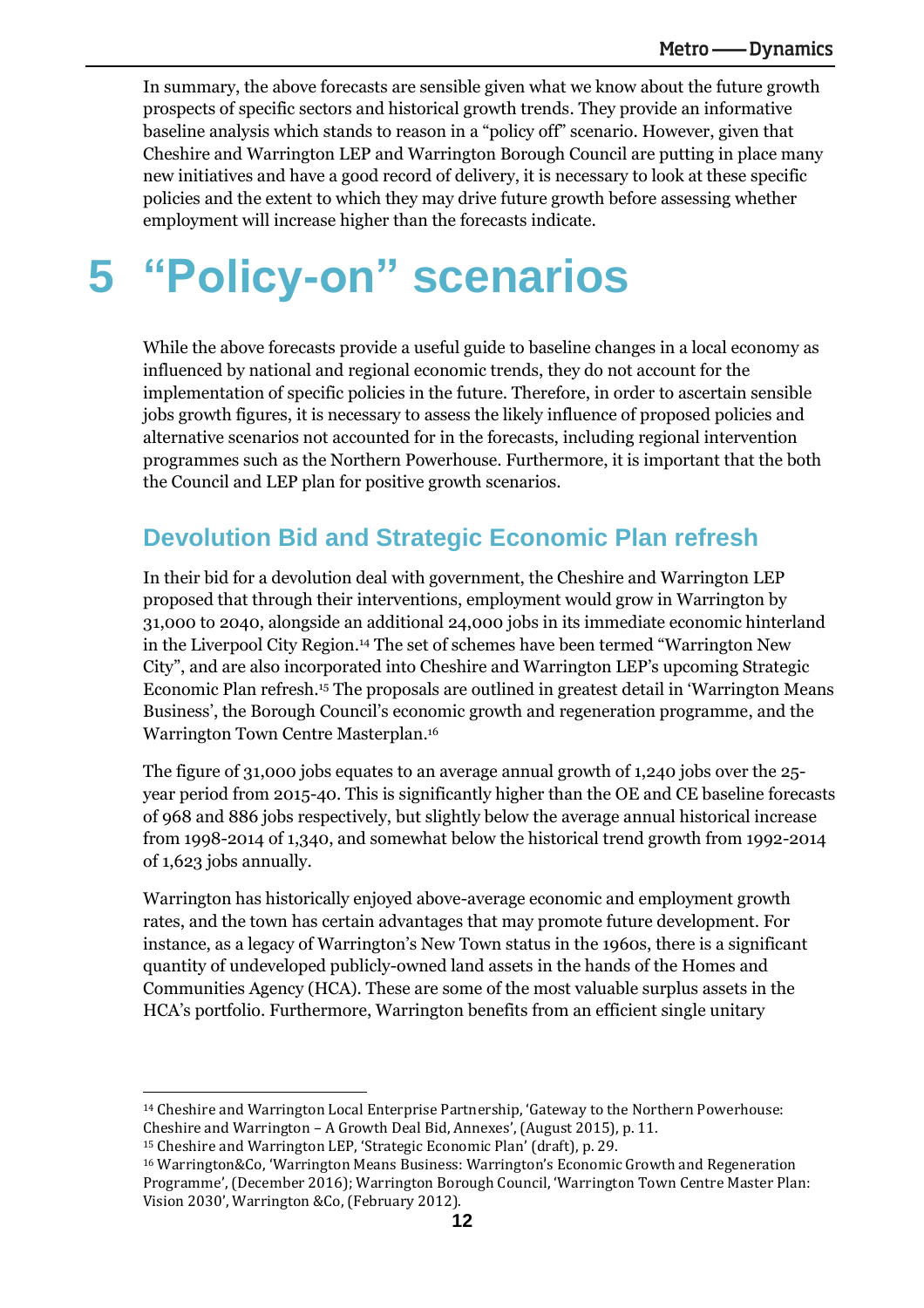authority that is almost financially self-sufficient, and therefore has a low dependency on central government funding.<sup>17</sup>

The "Warrington New City" proposition entails the major release and development of land in the core of the town and via planned urban extensions, coupled with land value capture. The 'local' share of this money is to be directly reinvested into enabling the growth and maintenance of the town. <sup>18</sup> Through this model of growth and municipal financing, as well as close cooperation between central government and Warrington Borough Council, it is conceivable that the town will grow at an accelerated rate above the baseline forecasts.

We have reviewed detailed scheme data for major investment schemes and developments over the course of the SEP period. The majority of these are set for completion within roughly the next 10 years, but many will rely on securing funding. Some development schemes and investment plans have already been completed, others are yet to commence or secure sufficient funding for their initial delivery stages. Although the majority of these schemes are set for completion relatively soon, in the Warrington Borough Local Plan: Preferred Development Option, the Council has committed to a high growth planning strategy for the entire Local Plan period (to 2037). This includes the delivery of its objectively assessed employment land need, as calculated in the EDNA, of 381 ha, in order to ensure that supply meets expected demand.<sup>19</sup> As such, it is reasonable to assume significant further proposals upon completion of the interventions below.

Upon examination, we see that there is a significant pipeline of opportunities, which if developed, would lead to improved competitiveness for the Warrington area (through faster connectivity, the provision of high quality employment space, the provision of higher quality housing and, in some cases, direct employment). The confluence of these outcomes could conceivably raise employment growth significantly above baseline forecasts.

Each of these projects will have associated development risks and some may end up not coming forward, or coming forward in a different form. Likewise, over the period under discussion, additional projects which support employment in Warrington may also come forward. As such, all subsequent analysis is necessarily indicative only.

While accepting this caveat, it is our view that there is a pipeline of projects which, when considered against the general increase in employment as projected by OE and CE, could be expected to deliver employment growth similar to the level indicated in the SEP.

Naturally, it is impossible to precisely forecast the exact amount at this stage, however the SEP's assumptions are sound. They are based on an understanding of underlying trend growth and what can be achieved through a reasoned understanding of the development pipeline, and what might reasonably be brought forward over the SEP period. Below is a summary of major schemes in the development pipeline.

**Completed interventions:**

- Golden Square A town centre shopping hall housing major retailers and local independent retailers.
- Stadium Quarter Phase One A large mixed-use town centre redevelopment focussed on transport connectivity and located around the Warrington Wolves rugby stadium.

 $\overline{\phantom{a}}$ <sup>17</sup> Cheshire and Warrington LEP, 'Growth Deal Bid', p. 10.

<sup>18</sup> Warrington Borough Council, Local Plan: Preferred Development Option', (July 2017), p. 31. <sup>19</sup> *ibid*., p. 7.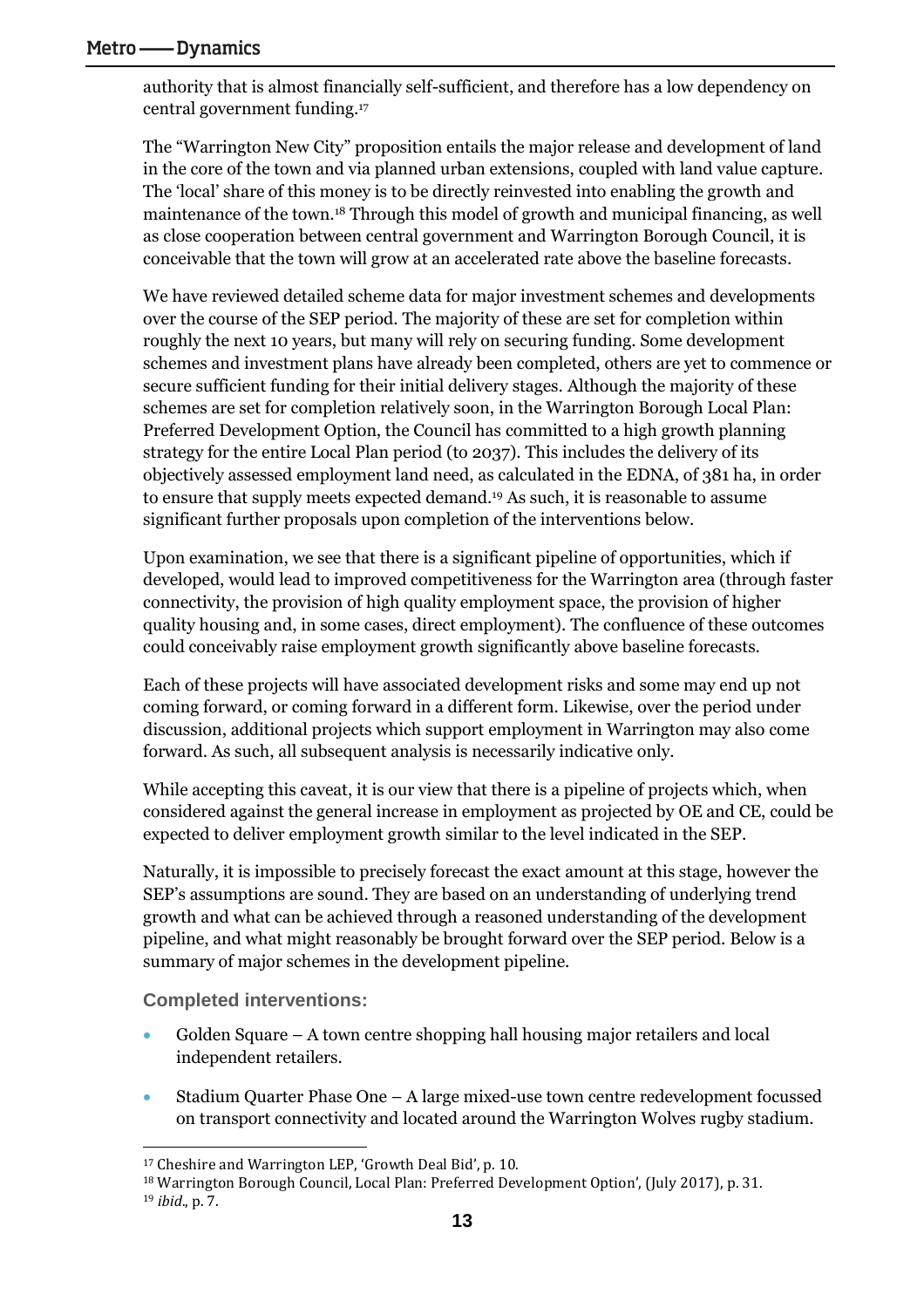Achievements thus far include a new bus interchange and regeneration of the stadium. Further phases will comprise improvements to Warrington Central Rail Station, the redevelopment of vacant and underused sites and buildings in the surrounding area to become new residential and commercial areas, and four further multi-storey office blocks of 4,366-7,246 sqm.<sup>20</sup>

- The Base (incubator facility) A 4,645 sqm facility providing accommodation for up to 40 start-up and growing businesses with flexible lease terms and strong transport connectivity. It was completed in January 2016.
- University Technical College An engineering-focussed technical college that opened in September 2016.
- Chapelford Urban Village A development of over 2,000 homes. Further stages of the neighbourhood hub will comprise a new school, a retail area with homes above, a medical centre and creche.
- Warrington East Phase One This comprises delivery of infrastructural improvements at three junctions on the A574 to combat long standing traffic congestion issues. It provides much improved access to Birchwood Park (part of the Cheshire Science Corridor Enterprise Zone), which houses 165 businesses, including a cluster of nuclear power-related businesses of national importance.<sup>21</sup>
- Omega the largest mixed-use development site in the North West, Omega has become one of the most successful logistics and distribution centres in the UK, creating over 7,000 new jobs and 3 million sq. ft. of commercial floorspace over the last three and a half years.<sup>22</sup> Further extensions to the site have been proposed, including 1,100 homes and a new primary school.
- Great Sankey Neighbourhood Hub A regeneration programme for the Great Sankey Leisure Centre, to cater for the increase in young families in the area (due to the presence of Chapelford Village and Omega nearby), and improve transport connectivity.

**Other interventions – fully funded:**

- Time Square The delivery of a £107 million new leisure, civic and retail quarter in the town centre. Work on Phase One began in 2016, and includes a new market hall, multiscreen cinema, restaurants, office and retail space totalling 41,000 sqm, and a 1,200 space car park. Further development proposals include new homes, a new hotel and further food retail developments.
- Waterfront East Phase One This intervention includes highway improvement and the construction of a new bridge over the River Mersey, easing congestion and providing 600 new homes on the river direct access to the town centre. Planning consent has been granted and construction is due to start in January 2018, with completion expected in July 2019.

<sup>20</sup> BE Group and Mickledore, 'EDNA', p. 164.

<sup>21</sup> Birchwood Community Website,

<sup>&</sup>lt;http://www.birchwood.org.uk/News/%C2%A35millionallocatedtoWarringtonEast.aspx?section=New s> (Accessed 29 June 2017).

<sup>22</sup> Cheshire and Warrington LEP, 'Strategic Economic Plan' (draft), p. 17.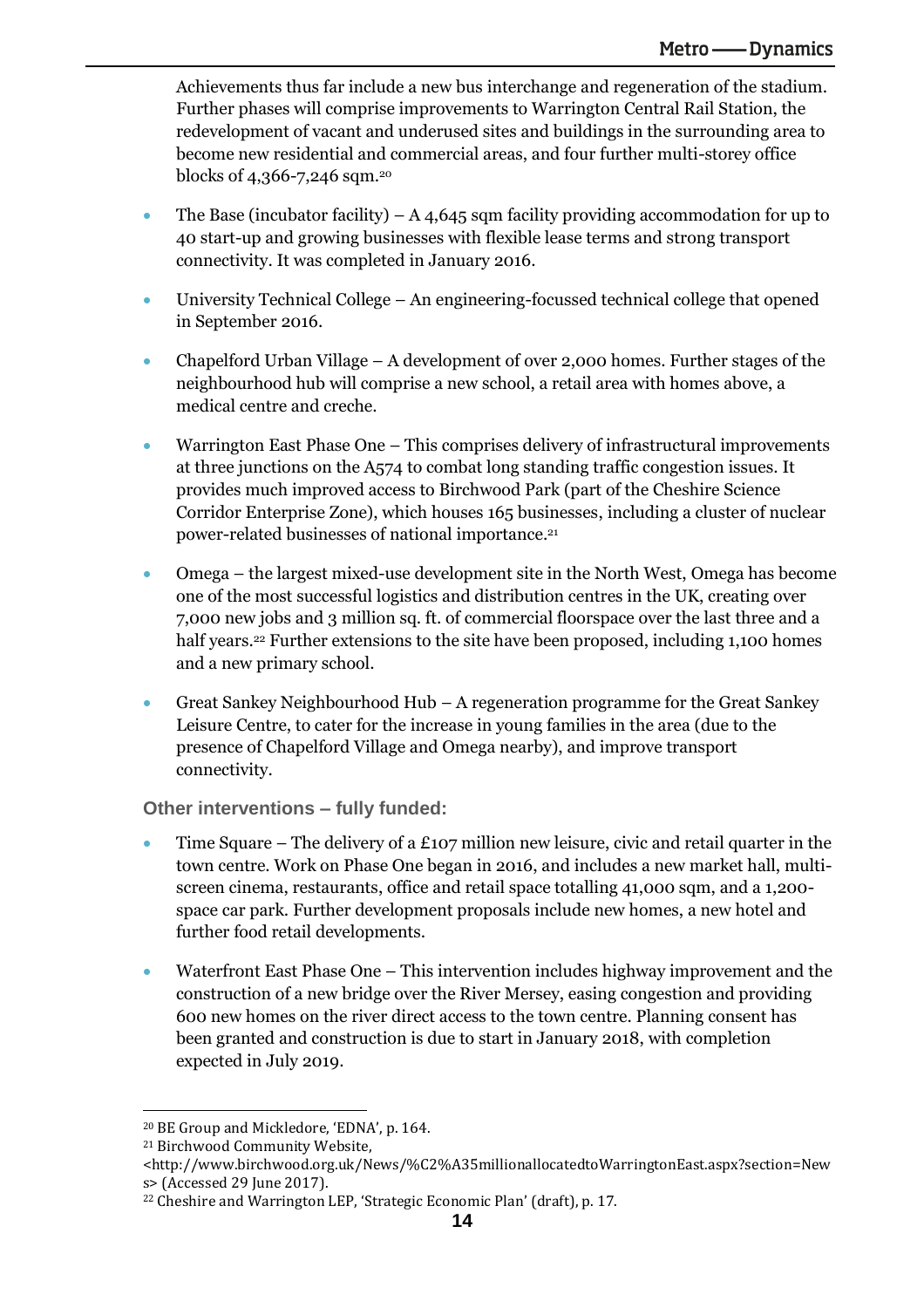- Warrington East Phase Two A package of highway improvements to address existing pinch points on and near the A574 Birchwood Way in east Warrington (providing access to Birchwood Park, part of the Cheshire Science Corridor Enterprise Zone). Construction is forecast to begin in May 2018.
- M62 Junction  $8 A_5$ -year infrastructure improvement programme to ease congestion, and, in particular, support the further development of the Omega site, including the delivery of approximately 1,100 homes and further commercial developments, comprising office, logistics warehousing and manufacturing facilities.<sup>23</sup>
- Omega Local Highway Scheme Phase One A £6.5 million highway improvement scheme to improve the junction of Lingley Green Avenue and Omega Boulevard, scheduled to start in 2018.

**Other interventions – partially funded:**

Warrington West Station  $-A$  new station to serve the whole West Warrington area, in particular the new Chapelford Village, with the opportunity to have both fast and stopping services between Liverpool and Manchester, and provide a direct fast service to Liverpool South Parkway Station which serves Liverpool John Lennon Airport. Construction is forecast to begin in 2018.

### **Other interventions – currently unfunded:**

- Bank Quay Station A programme to construct a new "TransNorth Hub" Station and Warrington Bank Quay, which would sit at the intersection of the proposed High Speed Two (HS2)/West Coast Mainline and TransNorth Rail (HS3) routes. The station would be built to cater for HS2 'Classic Compatible' trains coming into operation on the West Coast Main Line upon completion of Phase One of HS2 from London to Birmingham in 2026. This would act as the focus for a wider redevelopment area and construction is scheduled to commence in 2024.
- City Centre Vision Access Package A major package of junction improvements, a relocated bus station, rail enhancements and access measures to support town centre growth. A commencement date has not yet been decided.
- Waterfront East Phases Two and Three These are made up of a new road link over the River Mersey and repositioned freight line, opening up a large development area and easing congestion at Bridgefoot junction, and at the Brian Bevan Island roundabout. Further proposals would enable commercial and residential development at the waterfront and the development of Bank Quay Rail Station.
- Port Warrington A major regeneration project to achieve major expansion of portbased logistics and manufacturing facilities, with the potential to create up to 2 million sq ft of new business space. The port is accessible by road, water and rail, meaning that its enlargement would remove heavy goods vehicles from local road and motorway networks, as well as provide a direct rail connection from Manchester Ship Canal to the West Coast Mainline, alignment for which has already been secured. This is a particularly significant opportunity given the investment in Liverpool 2 Superport,

 $\overline{\phantom{a}}$ <sup>23</sup> Warrington Borough Council Website, 'Junction 8, M62',

<sup>&</sup>lt;https://www.warrington.gov.uk/info/201363/junction\_8\_m62> (Accessed 29 June 2017).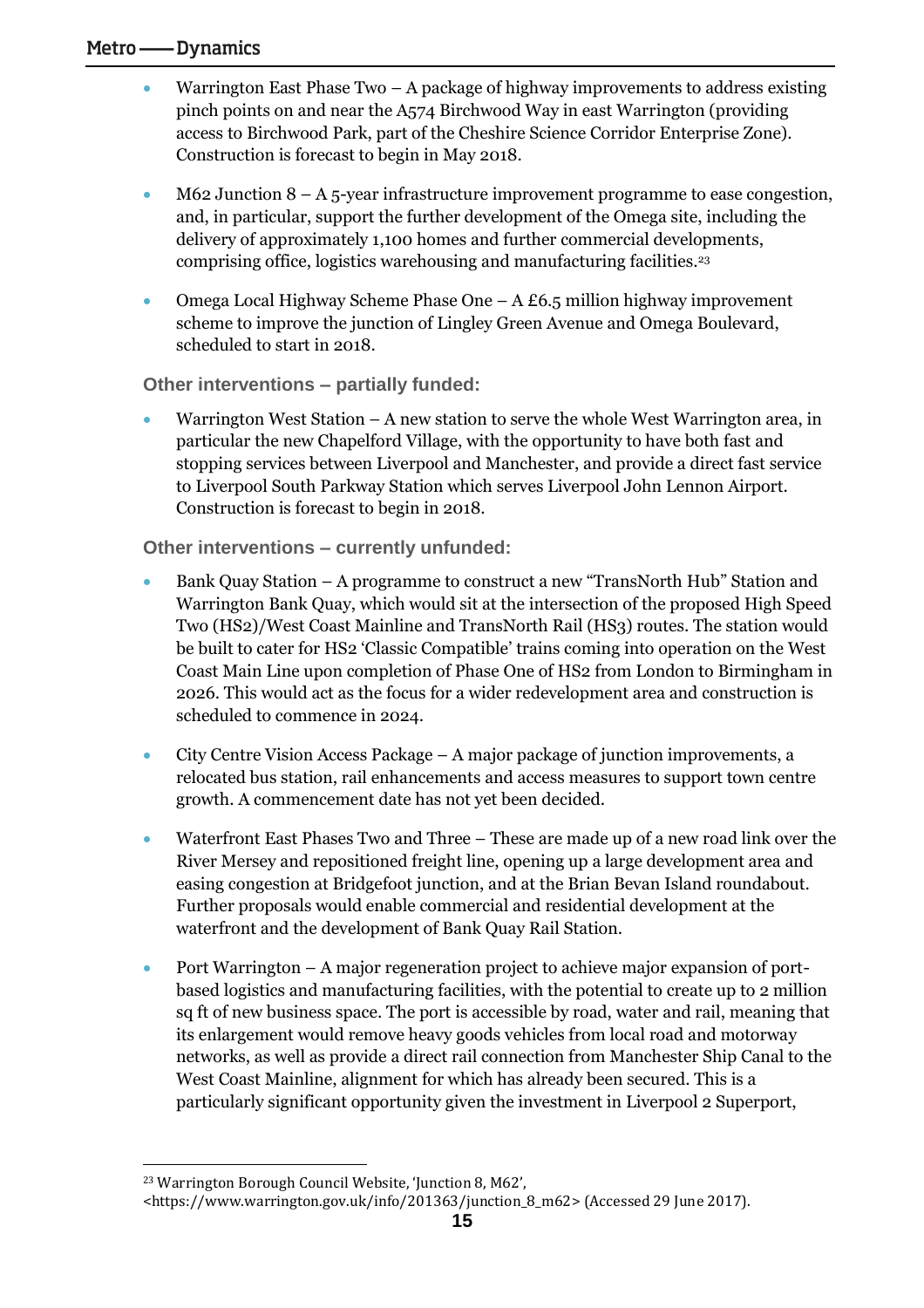which promises to increase ship traffic along the Manchester Ship Canal. Works are set to begin in 2018.

• Western Link –This major infrastructural improvement scheme will consist of a new high-level bridge across the Manchester Ship Canal and Bridge Road, which is central to the delivery of Port Warrington. It will enable roughly 4,000 new homes in the Waterfront development area and provide major congestion relief to the town centre, as existing swing bridges can cause major disruption to the transport network from which it can take up to two hours to recover. Construction is forecast to start in May 2020 and is due to last three years.

### **Analysis**

The "Warrington New City" interventions cover a broad range of interventions which, taken together, would contribute significantly to future employment growth. Moreover, according to the Warrington Local Plan: Preferred Development Option, the Council intends to continue to develop schemes favouring high levels of growth to at least 2037 and has committed to the delivery of the employment and housing land required.

Considering the schemes set out above, it is evident that the bulk contain infrastructural enhancement components. Existing infrastructure in Warrington is ageing, largely dating from the New Town period in the 1960s and 1970s, and has been identified as a barrier to further growth.<sup>24</sup> Therefore, improved highway connectivity serving areas of new economic growth such as Omega (on the M62, Junction 8) and Birchwood Park (Warrington East Phase Two around the A574) will help alleviate congestion and improve productivity, thereby boosting Warrington's competitiveness. Schemes such as Waterfront East Phase One and the Western Link are likely to bring similar improvements to town centre congestion.

Transport infrastructure improvements not only help to ease pinch points in the town itself but also promote economic access to surrounding areas, most importantly Manchester and Liverpool. This is especially true of the proposed new rail connections at the Warrington West and Bank Quay Stations, which would aid Warrington in taking fuller advantage of its advantageous geographical proximity to these two growing cities. This relies in part on the delivery of HS2 and HS3 lines, which remain years -if not decades- away from full delivery, however their initiation within the SEP and Local Plan time periods is plausible.

Another legacy of the New Town years is underused land in Warrington town centre. The proposals above show promise for this underdeveloped, principally brownfield land, the development of which essentially constitutes new employment and housing space. The dovetailing of these projects with major retail space (shops and restaurants) provides direct employment opportunities, as in the Time Square and Stadium Quarter schemes. These provide the physical infrastructure necessary to realise the sectoral growth projected in both the OE and CE forecasts in locally-focussed services, such as accommodation and food.

The Base employment incubator is a further example of direct employment provision, particularly catering for innovative and high-growth companies, which are likely to be in the information and communication and financial and business services sectors, again identified in both forecasts as growth areas.

<sup>24</sup> Warrington&Co, 'Warrington Means Business', p. 7.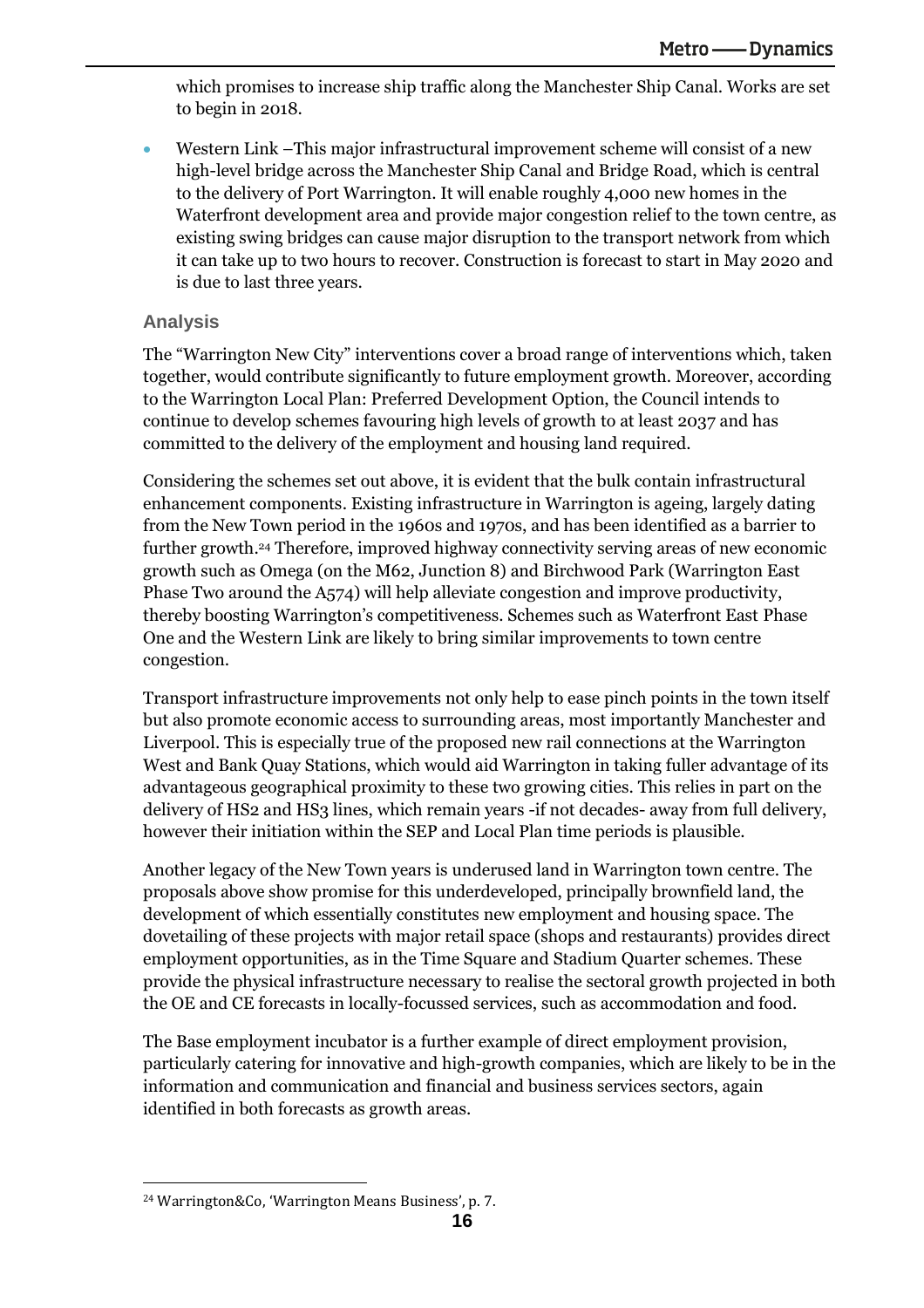$\overline{\phantom{a}}$ 

The expansion of Port Warrington, although still awaiting funding, has the potential to address the inhibitors to growth and promote the drivers of growth set out above. Proposed improvements to the port's road, water and rail accessibility would remove heavy goods vehicles from the town centre, increasing the efficiency of the port's operations as well as those of other businesses in the town. This expansion could also provide direct employment in the form of greater logistics and distribution capacity on site. In concert with other highway improvements and the strength of the Omega logistics hub, delivery of Port Warrington has great potential for Warrington's continued growth in the logistics sector. Logistics consistently drove growth in the years 1998-2014, and both the OE and CE forecasts predict high jobs growth in the distribution and transport and storage sectors.

The Local Plan Preferred Development Option will also identify additional land which can come forward to meet the long term employment needs identified in the EDNA for these sectors and facilitate further growth.

In sum, in our view, the "Warrington New City" programme demonstrates a strong record of past delivery and a robust pipeline of future developments. Naturally, the exact outcomes of these projects are impossible to predict and many provide jobs only indirectly, so it is difficult to quantify precisely the employment growth that may arise.

However, in light of the barriers to economic development and employment growth in Warrington in the past, the schemes would appear to address many of the key issues, and further employment growth of approximately 31,000 as indicated in the SEP is reasonable. Furthermore, it is noteworthy that with few exceptions, the interventions listed above are scheduled for completion within the next five years. Warrington has successfully acquired significant levels of funding in the past and enjoys an effective municipal financing model that supports future growth through re-investment of land value gains into the town. Thus, it is reasonable to assume that further developments will follow, which are likely to deliver the jobs numbers indicated in the SEP to 2040.

### **Further investment from the Northern Powerhouse**

The Northern Powerhouse programme was launched in 2015 by the Coalition government. Its aim was to boost economic growth in northern England and Wales by investing in skills, innovation, transport and culture, as well as devolving significant powers and budgets to directly elected mayors. A strategy for the Northern Powerhouse was later published in the 2016 Autumn statement, with its main areas of action including: public investment in transport infrastructure to improve connections between and within the North's towns, cities and counties; working with local areas to raise education and skills levels; and, developing the North's potential as a place to start and grow a business and offer opportunities for trade and investment.<sup>25</sup>

Since its announcement, the Northern Powerhouse programme has raised the local growth expectations of towns and cities across the North. The potential outcomes of Northern Powerhouse policies have been extensively discussed over the past couple of years and several reports have been produced, including an extensive Independent Economic Review (detailed below). The Mickledore review proposed that over 200,000 jobs could be created in Warrington as a result of Northern Powerhouse interventions, a number we consider to be inaccurate and quite far from any reasonable forecast for local growth.

<sup>&</sup>lt;sup>25</sup> Northern Powerhouse Homepage, <https://northernpowerhouse.gov.uk/> (Accessed 29 June 2017).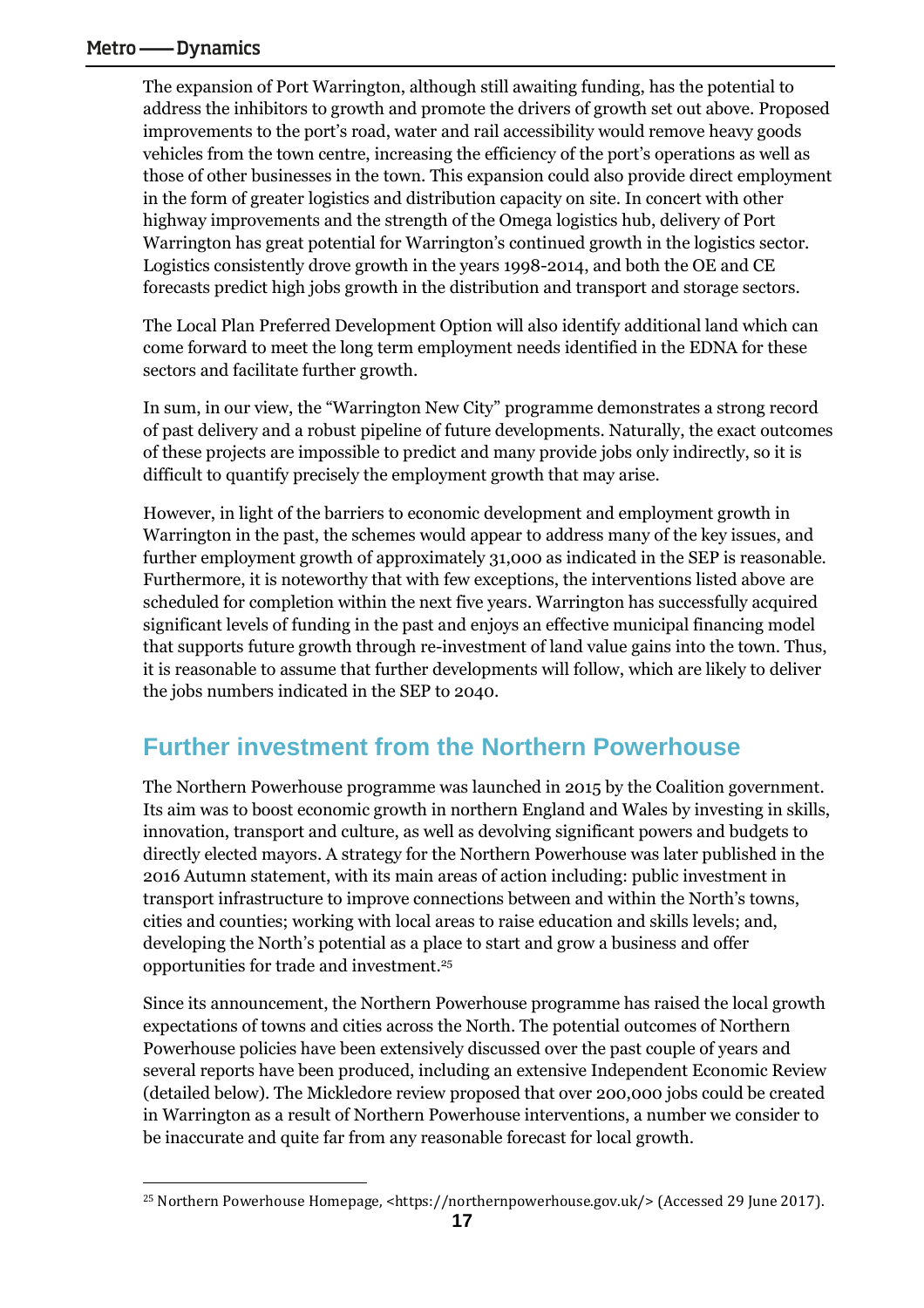This section will consider how policy interventions related to the Northern Powerhouse may impact economic growth in Warrington, particularly in driving employment growth levels above the baseline scenarios presented above. The main conclusion is that there is insufficient evidence and a lack of certainty regarding the future of the Northern Powerhouse programme at present, meaning that it should not be used as the basis for forecasting local employment growth figures.

### **Scenarios for future growth in the North**

An Independent Economic Review of the Northern Powerhouse (IER) was commissioned in 2015, with an aim to 'characterise the North's economic position and the drivers underpinning its performance, and identify opportunities where 'pan-Northern' effort can sensibly support existing 'local' activities'' 26 . According to the IER, if there are substantial improvements in the skills base, innovation and transport connectivity, productivity, GVA and employment growth rates across the North would be expected to improve significantly above past trends.<sup>27</sup>

The report developed five growth scenarios for the North, including a 'business as usual' scenario based on past trends, a scenario embodying the different northern SEPs' expectations, and three more ambitious growth scenarios assuming that the North starts tackling factors responsible for its performance gaps, and starts converging with UK growth levels.

One of these scenarios – the 'transformational scenario' – is particularly relevant as it was developed from the bottom-up, focussing on what rate of growth results from sector-level assumptions for growth which are directly related to a narrative about the nature of future economic development in the North. According to this scenario, therefore, the North's future performance would be transformed relative to the past, implicitly assuming that progress is made in tackling the wide range of factors that are responsible for the current 'performance gap'. This scenario focusses on seven main economic areas that are key differentiators in the North's economy: Advanced manufacturing, Energy, Health Innovation, and Digital (defined as 'Prime capabilities'); and Financial and Professional Services, Logistics, and Education (defined as 'Enabling capabilities'). <sup>28</sup>

Amongst other assumptions, the transformational scenario considers that the North would see considerable growth in the Prime and Enabling capabilities, improved competitiveness, growth output and productivity, and agglomeration effects arising from faster transport connections between northern cities. 29

According to this scenario, the North is expected to achieve considerably higher GVA, employment and productivity growth rates by 2050 when compared to the baseline scenario. The annual average GVA growth rate between 2015 and 2050 would be o.4% higher than in the business as usual case, resulting in total GVA £97bn higher by 2050. In terms of employment, job growth between 2015 and 2050 is predicted to be higher than the

 $\overline{a}$ 

<sup>26</sup> SQW and Cambridge Econometrics, 'The Northern Powerhouse Independent Economic Review – Final Executive Summary Report', (June 2016), p. 1.

<sup>27</sup> *ibid.*, p. 16.

<sup>28</sup> SQW and Cambridge Econometrics, 'The Northern Powerhouse Independent Economic Review – Scenarios for Future Growth in the North', (June 2016), pp. 6-7.

<sup>29</sup> *ibid*., p. 8.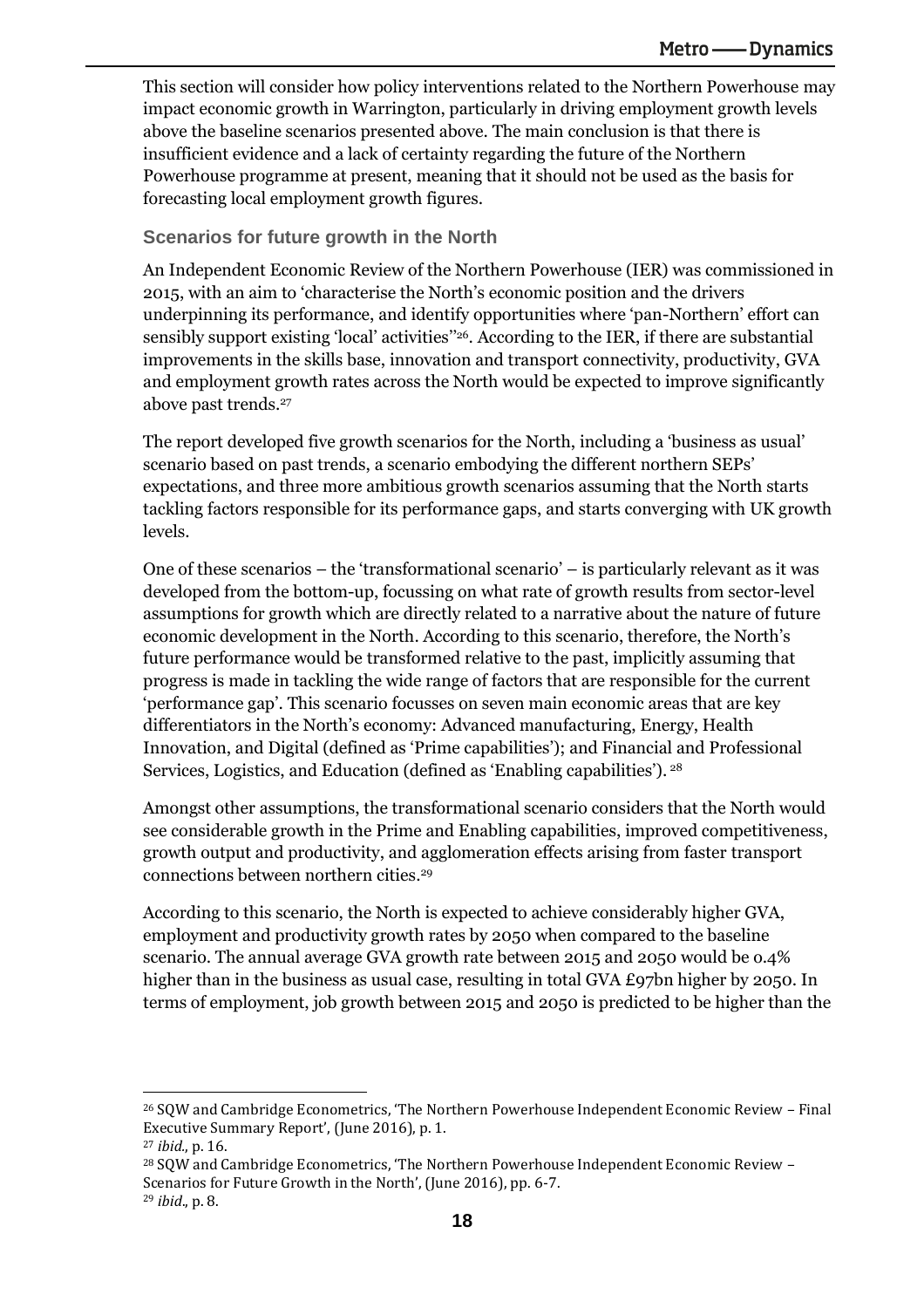baseline by 0.2%, or 850,000 jobs. According to this scenario, the North will have created a total of 1.56 million net new jobs between 2015 and 2050.<sup>30</sup>

The Mickledore Report made an error regarding the Northern Powerhouse scenario. They took it from the IER, incorrectly stating that the "Northern Powerhouse initiative could increase employment by 119% over trend growth for the region as a whole", which would mean jobs growth of 205,000 by 2037. However, the SQW Report Table B-1 in Annex B sets out the total absolute and annual average growth rate for jobs in each of the three scenarios. Overall job growth between 2015 and 2040 under their 'transformational' scenario would be 269,500. This would ascribe 76% of all additional jobs in the northern powerhouse area to Warrington, which is clearly incorrect.

### **Potential for employment growth in Warrington**

The ambitions of the Northern Powerhouse and related large-scale investment programmes could certainly unlock Warrington's potential for further economic growth. However, the extent to which Northern Powerhouse policies will result in the creation of additional jobs in Warrington remains unclear. Moreover, the comprehensive forecasting work carried out in the IER – even if its assumptions are considered to hold – does not, for methodological reasons, allow for the extrapolation of any specific figures for local employment growth in Warrington.

### **It would therefore be unwise to use the job growth increases suggested by Northern Powerhouse policies for planning purposes.**

There are several factors that explain the lack of clarity of the outcomes of Northern Powerhouse policies. The IER forecast is underpinned by a set of assumptions which apply to the entire North, and relate to a broad set of economic sectors and changing economic performance, rather than the impact of particular projects or programmes which could be more easily translated into outputs at the local level. Furthermore, some of these assumptions are far from certain, such as significant improvements in productivity or the development of major new transport infrastructure. Finally, the considerable increase in employment across the North predicted in the IER is projected over a long period (up to 2050), longer than the usual time span used for local planning.

Not less important is the fact that the IER – and indeed the most commonly cited narratives on the Northern Powerhouse – were developed in a quite different political environment, prior to the decision to leave the European Union and the resulting change in Government. These factors, together with the results of the recent General Election (which changed the balance of forces in Parliament considerably) increase uncertainty over the future of Northern Powerhouse policies. Some commentators have indicated that the initial impetus for the Northern Powerhouse has faded somewhat, with greater emphasis put on the Industrial Strategy (following the Government's recent green paper).

<sup>30</sup> *ibid*., pp. 19-20.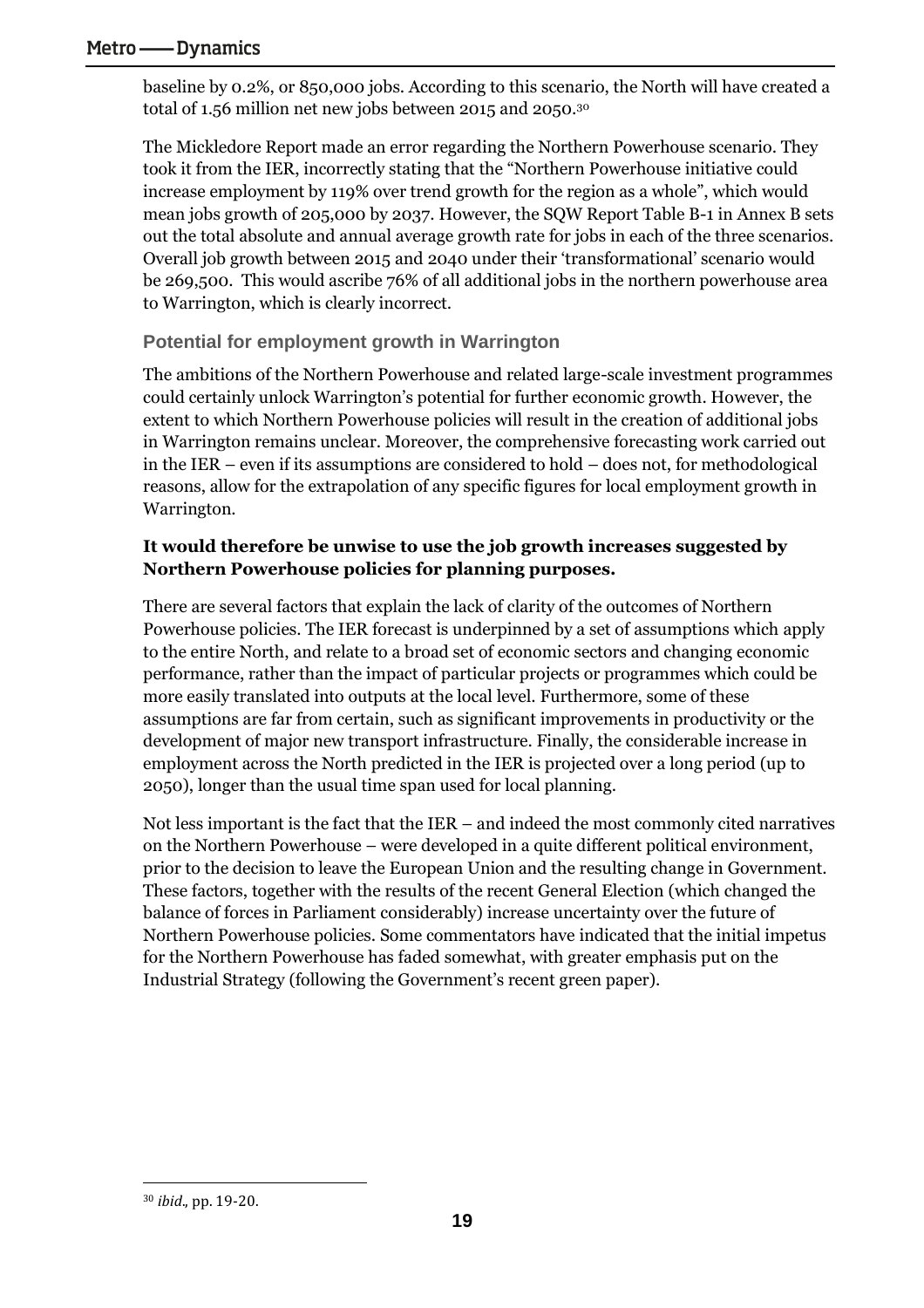## <span id="page-22-0"></span>**6 Conclusion**

The purpose of this report has been to review whether the employment target for Warrington in the Cheshire and Warrington LEP SEP is reasonable given historic growth and the current investment pipeline. Our view is that the current target of 31,000 additional jobs to be created to 2040 is a reasonable target.

This view reflects the fact that the Borough has a significant pipeline of policy-on projects, which are comparable to those which supported the historical employment growth achieved in the Borough through the designation and development of new sites. Although the SEP target falls below the historical average from 1992-2014, it closely aligns with the 1998-2014 figure. The latter period is a more useful comparator as it is not skewed by the rapid growth experienced following the recession of the early 1990s and more closely corresponds to present (and probable future) national economic conditions.

The forecasts made by OE and CE reflect national and regional trends that do not recognise either the distinctive strengths of Warrington or acknowledge the range of potential investments that may come forward as part of the SEP programme and the Borough's own investment and regeneration plans. These are significant proposals and, whilst not all of these can be expected to come forward or deliver as much employment as might be optimistically forecast, there is good reason to expect that a portion of these proposals will be advanced and that additional employment over and above the forecast level can and will be achieved.

The proposals for the Northern Powerhouse have also been reviewed as part of this work. Our view is that the Northern Powerhouse proposals hold great potential, but are largely hypothetical at this point, and many of the employment gains are very much model-driven based on notions of how increased journey times and physical agglomeration would transform the urban areas of the North. At present, there is insufficient evidence that the investments that are likely to come forward as part of the Northern Powerhouse programme will make a significant impact on employment.

In taking this view, it is important to acknowledge that there are major uncertainties around the future path of growth in the UK as a result of Brexit, and that the employment targets across CWLEP should be reviewed at regular intervals to ensure they remain realistic. Many events, both positive and negative, could be envisaged that could have an impact on the path of employment growth in Warrington. Nonetheless, at the present time, the SEP employment targets for Warrington are a sound and reasonable basis on which to proceed, plan and invest.